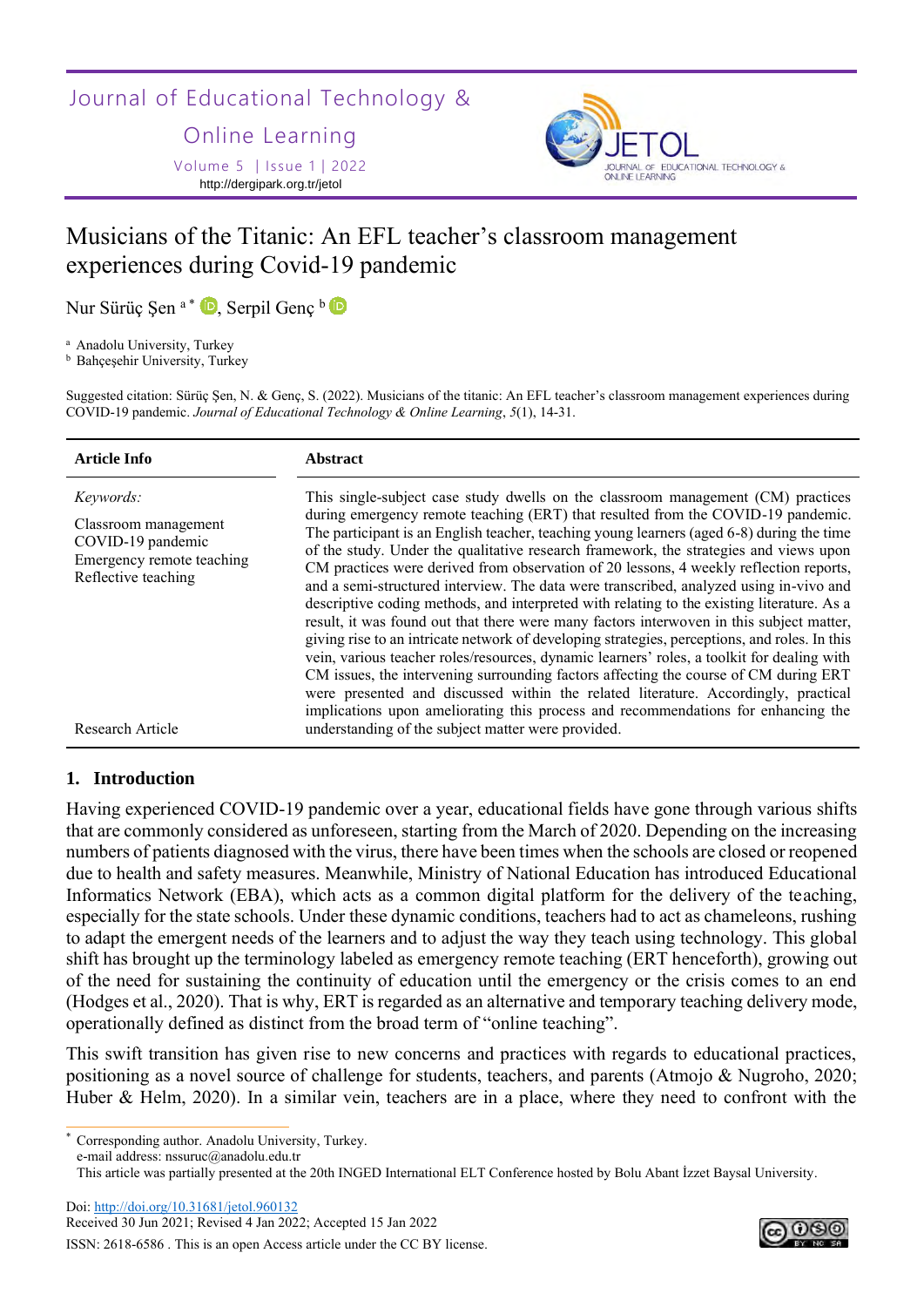alternative ways of teaching, the ways of adapting such delivery mode, and the incorporation of digital tools as the platform of delivery. Therefore, it is highly likely that there would be alterations in their teaching methods (König, Jäger-Biela, and Glutsch, 2020; Eickelmann & Gerick 2020). The sudden change in the delivery mode might just as well be echoed in the teaching practices, including their Classroom Management (CM henceforth) strategies. Traditionally, this practice encompasses the relationship among teachers, learners, behaviors, beliefs, and so on (Jayasudha, 2007). According to the Scrivener (2012), there are also factors affecting CM such as teachers' attitude, intentions, personality, and their relationship with the learners. It is also regarded as a process rather than a condition (Bosh, 2006), and considered as one of the main characteristics that is relevant to learners' achievement gains by Hopkins (2008). In this regard, CM is defined as a teacher behavior that is associated with creating an organized atmosphere, which is conducive to learning. Although Hopkins (2008) indicates that efficient teaching is part of the CM, it is emphasized that it takes more than a well-managed class to ensure effective learning experience.

Especially in the contexts where English is taught as a foreign language (i.e., EFL), there is a reported need for more studies examining the cases of CM practices of the teachers by providing examples (Merç & Subaşı, 2015). Likewise, interviews and observations are considered as potential sources of data in investigating actual CM practices and teachers' beliefs underlying such actions (Akın, Yıldırım, & Goodwin, 2016). With the unwelcome surprise of ERT brought by COVID-19 pandemic, it is more crucial to gain insights upon the ongoing practices in the educational fields than ever (Erdem-Aydın, 2021).

Inspired by Kumaravadivelu's (2001) suggestion that teachers need to be supported so that they would "develop the knowledge and skill, attitude, and autonomy necessary to construct their own context-sensitive pedagogic knowledge" (p. 541), the present study set out to examine an English teacher's experience in managing classroom of young learners during school lockdown resulted from COVID-19 pandemic. Therefore, the practices and insights of a teacher will be accessible for the researchers and practitioners interested in the CM application to teaching English to young learners during ERT, with the ultimate aim of empowering reflective practitioners in these gloomy times, which reminds me of the brave musicians who kept playing as the Titanic started to go down.

## **2. Literature**

Classroom management (CM) is mostly defined as teachers' efficient toolkit utilized for both enhancing learner involvement and reducing learner misbehavior to sustain a convenient learning atmosphere (Evertson & Weinstein, 2006; Oliver, Wehby, & Reschly, 2011; Postholm, 2013). In this regard, Scrivener (1994) identifies this term as the mixture of decisions and actions, which need to be recognized so that the decisions would lead to efficient actions. The definition of Scrivener (1994) allows for a broader perspective in which we can see CM as more than just a sealed set of strategies to be equipped with. Instead, the teachers' on-spot decisions and practices are regarded as the key factors, thus making them localized and personalized rather than standardized. There are various strategies reported in the literature that might be beneficial depending on the classroom contexts. These include the incorporation of rules and guidelines might be used to manage learner behavior and present a road map, through which learners can function while on-task (Brophy, 1996; Doyle, 1986). This can be associated with maximizing the learning time by making adjustment in the way of delivering learning tasks and establishing proactive management strategies to prevent misbehavior in classroom (Sugai & Horner, 2002).

On the other hand, the study of Buchanan and Timmis (2019) demonstrates plentiful potential CM skills that cover the ability to set up pair/groupwork, to monitor activities effectively, to keep discipline, to establish rapport, to make on the spot decisions in response to classroom events, to elicit responses from the learners, to present an effective classroom presence/ teacher persona, to arrange the physical features of the classroom, to give praise and encouragement, to adopt different roles in the classroom, to provide effective use of the whiteboard, to present a range of correction techniques. Alternatively, remarks on assembling clear learning expectations, recognizing appropriate behavior, and providing a convenient response to inappropriate behavior are considered as part of CM (Colvin, Flannery, Sugai, & Monegan,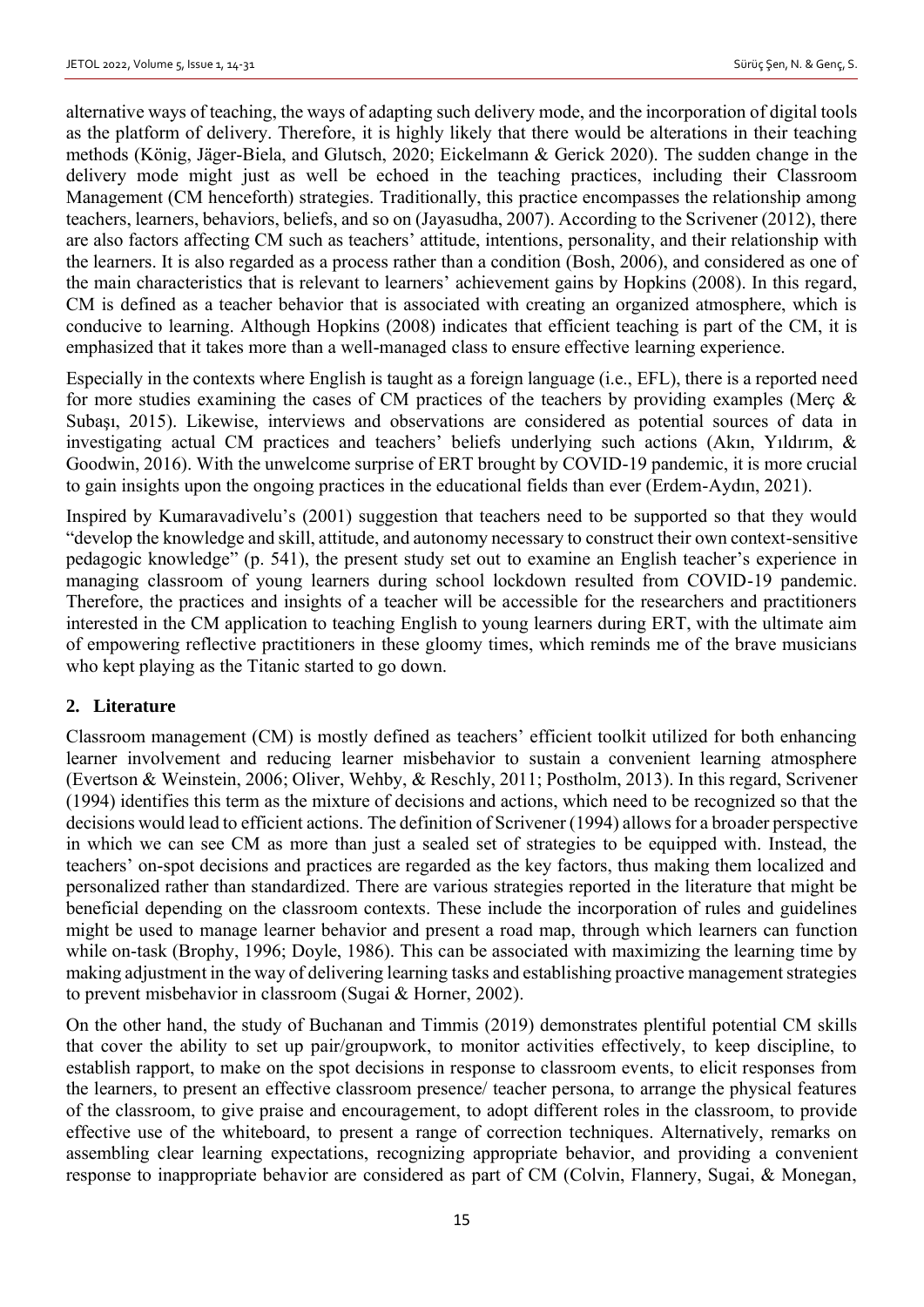2009; Emmer & Stough, 2001; Garwood, Harris, & Tomick, 2017; Moore Partin, Robertson, Maggin, Oliver, & Wehby, 2010).

CM in the classes where the context is defined as English as Foreign Language (EFL) seem to be having distinct properties, bringing along disparate set of issues such as providing a learning environment using the target language as the medium of instruction, utilizing various interaction types for the learning tasks, generating contexts that enhance engagement with the subject matter (Borg, 2006). These characteristic properties of EFL classes are accompanied by the potential of having a higher anxiety over performing in such class (Allwright, Allwright, & Bailey, 1991), altogether putting CM in EFL classes in a crucial position. On the other hand, some misbehaviors are listed as insulting rules and procedures, roaming in the classroom, speaking out of turn, not engaging in classroom activities, interfering with the peers' work (Lopes, Silva, Oliveira, Sass, & Martin, 2017; Postholm, 2013; Sun & Shek, 2012).

With respect to Turkish educational context, there seem to be various studies investigating CM. In this vein, Aydın and Bahçe (2001) spot learner motivation and handling noise and time as the most challenging CM issues. Merç (2010) enhances such problems by providing potential sources, listed as students'-based problems, teacher-students problems, and contextual and supervisor problems. In another study conducted by Merç and Subaşı (2015), CM problems and strategies to cope with such problems are examined through a qualitative design. Taking 12 student-teachers' experiences of CM into account, analysis of 12-week-long journals and semi-structured interviews demonstrate that classroom misbehavior and choice of teaching material constitute as main challenges. In Atıcı's (2007) study, instructional management, behavioral management, communication skills of teachers, and physical arrangement of the classroom are held as concerning points by the student teachers, who report to value active and proactive management strategies. These include nonverbal and verbal implications, positive reinforcement, and attempting to engage the learners in instructional activities more.

When it comes to CM of young learners, there is a variety of approach indicated in the literature. In this vein, Gürsoy and Korkmaz (2012) specify in their study that student teachers have utilized intonation, eyecontact, silence, and walking in the classroom. Interestingly enough, although the participants report to agree with the notion of delineating classroom rules with the learners, they have tended not to incorporate this into their practice. By taking a more global perspective, Copland (2014) examines diverse cases and experiences from diverse places including Colombia, Italy, South Korea, United Arab Emirates, and Tanzania. Under mixed-methods research design, a cross-sectional survey has been applied to 4,459 teachers around to globe. The findings have yielded that differentiated learning and teaching is found as among the challenges, which include teachers' anxiety upon their own levels of English. This particular result is considered as an echo of the remark that classes should be delivered in English, following the communicative language teaching approach, which Copland (2014) verbalizes as a predicament of the target language-only imposition. Other local challenges to teaching young learners contain class size, time, and teachers' skills and self-confidence in the target language. In the study of Zein (2018), classrooms are defined as ecologies, thus physical settings and resources are of importance considering the notion of individual adaptation.

As for responding to learner misbehavior, Zein (2018) emphasizes that such behavior might cause teachers to feel not acknowledged as a teacher or even as a human, which have the potential to affect the classroom atmosphere in a negative way. It is also worth noting that learners' disrespect might also be addressed to the peers. In this case, Zein (2018) suggests the teachers make use of classroom rules that are appropriate for their age, understanding, and sustaining the positive climate of the classroom. Another type of misbehavior is indicated as attention-seeking behaviors, which can be managed by having a strong eye contact, patting on their shoulder if it is culturally acceptable, asking them about how they progress with the task at hand, providing a positive comment, calling on them to engage them with the activities (Lemlech, 1999; Schneiderová, 2013). Overall, an efficient classroom manager of teaching English to young learners is defined with the properties such as being on time, ready, professional, problem-solver, fair to all learners, having stability with their manners and temper (Gower, Phillips, & Walters, 2008).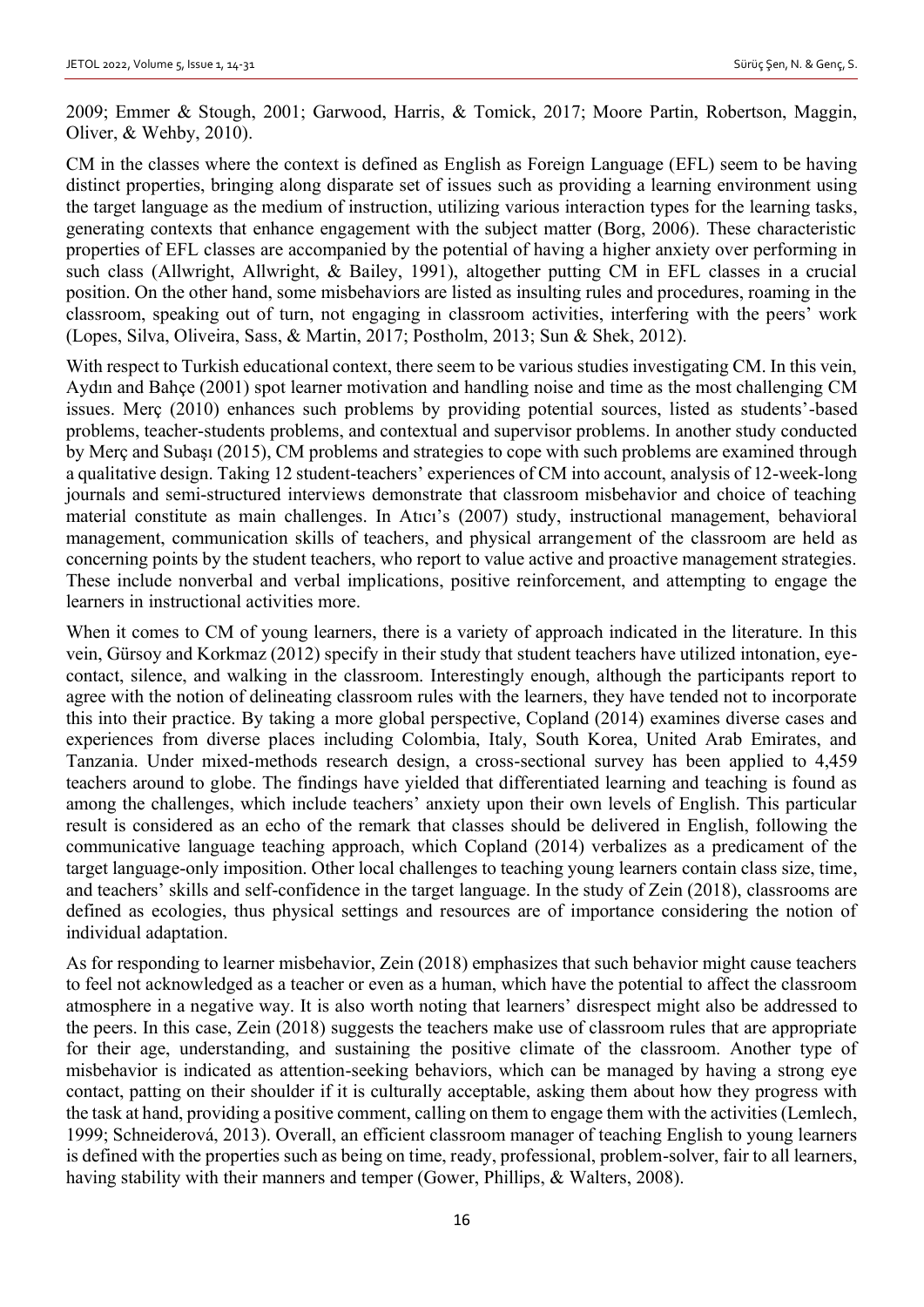When it comes to online teaching strategies and problems, there seem to be a few studies conducted recently to examine how virtual medium of teaching affects the delivery of lessons and what kind of problems teachers encounter meanwhile. As a result of the comprehensive literature review on online teaching skills and competencies, categorized under Management and Institutional Skills set, Albrahim (2020) lists tenets of being an efficient classroom manager in online teaching as having set clear learner/teacher expectations and roles; being in charge of effective timing; monitoring learners' progress; providing principles for attendance, assignments, and feedback; growing awareness on institutional policies; being in touch with teaching and administrative circles; fulfilling moral, legal, and copyright requirements, and so on (Bailie, 2011; Bawane & Spector, 2009; Craddock & Gunzelman, 2013).

In the study of van der Spoel, Noroozi, Schuurink, and van Ginkel (2020), expected and unexpected aspects of emergency remote teaching have been investigated through surveys applied to 200 teachers. The results indicate that while main positive aspect is referred as professionalization, main negative aspect is uttered as the lack of interaction. On the other hand, this negative aspect is found out to be reversed in the cases of introvert students, who are reportedly more present compared to real classroom context. Additionally, teachers report experiencing plenty of time pressure and expanded workload. It is also found out that this swift transition into remote teaching has made many practitioners reevaluate their existing methods by concentrating on the core curricular elements.

In addition to the reported need for examining CM in general, there is also another layer of justification to this study considering the swift transition from face-to-face to emergency remote teaching. Since the teachers are not trained for such drastic shift to emergency remote teaching, it is highly likely that they may have difficulties in adapting to this delivery mode and reinterpret their teaching practices to suit emerging needs (Spoel, Noroozi, Schuurink, & van Ginkel, 2020). Thus, it might also be beneficial to examine the arising teaching practices resulted from the emergency remote teaching during COVID-19 pandemic. Furthermore, the recent literature has proposed a need for examining CM issues in the foreign language classroom settings from an emic perspective (Macias, 2018), which would allow for examining the teachers' own perspectives upon the happenings in their own classrooms. To uncover the classroom management strategies and situations occurring in emergency remote teaching from a teacher's perspective in an unsettling time as COVID-19 pandemic, the following research questions are generated:

*RQ1*. What are the strategies used for classroom management in ERT during COVID-19 pandemic?

*RQ2.* What is the teacher's own view on classroom management in ERT during COVID-19 pandemic?

In this vein, the researchers and the practitioners interested in teaching practices in emergency remote teaching during COVID-19 might benefit from the present study. Accordingly, the strategies utilized for managing online classes of young learners might inform researchers and practitioners upon this subject. Depicting a local case of ERT practice, the study might present diverse insights especially for beginning teachers. o It is possible that novel ways disrupting the course of teaching or new concerns for CM might bloom during this process. Additionally, the views of the teacher combined with her practices might help enhance and contribute to the reflective teaching practice and awareness upon CM overall.

# **3. Methodology**

## *3.1. Research Design*

This study has been designed as a single subject case study, since the analysis of the individual journey of an English teacher overcoming the ERT classroom management issues during COVID-19 pandemic school lockdown is the focal point. Therefore, the present study has aimed to document this process and provide a portrayal of this particular context and teaching practices. Undertaking a qualitative approach, Saldana's (2011) In vivo coding framework has been utilized for analyzing the content, which is to be elaborated in the related section.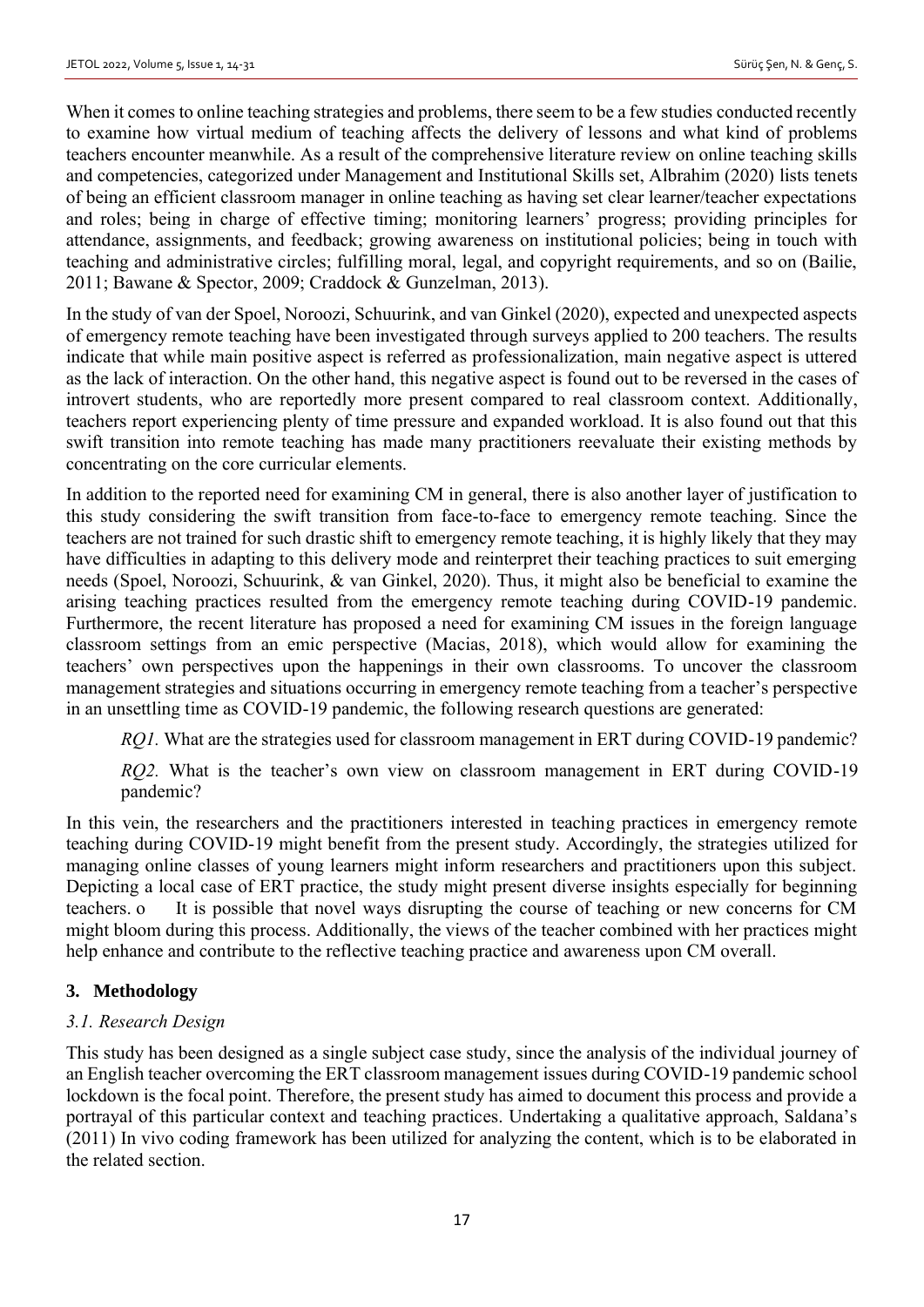## *3.2. Data Collecting Tools*

Three instruments are utilized to collect data for the present study: observation, weekly reflection reports, and a semi-structured interview. Firstly, to unearth the potential problems and strategies with regards to CM practices of the participant, online classes are observed and analyzed through an observation rubric. The rubric was specifically designed to identify teacher's actions, students' reactions, and notes of the researcher. It should also be noted that CM is taken as all the observable attempts that teacher makes to maintain the conducive learning atmosphere and to avoid disturbances that intimidate the flow of teaching.

A weekly reflection report has been provided by the teacher for four weeks, each providing answer to the weekly reflection report questions. The questions are designed in a general sense to help the teacher focus and reflect on the CM issues happening during class hours. The reports are written in the native language of the teacher (i.e., Turkish) to eliminate any possible language barrier. The reason why they have been selected as data collection tool lies behind the remark that critical self-reflection is considered as a crucial ground for decision making practices of teachers (Richards & Lockhart, 1994).

Semi-structured interview is conducted to reveal the teachers' own views upon classroom management in online classes. It is administered in Turkish, which is participant's first language, to eliminate any problems related to language barrier. Additionally, it is used for elaboration on the potential problems and developing practices derived from observations and weekly reflection reports.

## *3.3. Participant Description & the Context of the Study*

In the present case study, there is one participant with the role of reflective practitioner. The participant is a 27-year-old female English teacher with 4 years of experience in teaching English to young learners. She is currently working at a private school, and she is teaching 28 lessons (each lasts 30 minutes) weekly to the students whose age range is 6-8. There are approximately 15-20 students per class, which encompasses the first and second grades for this study. It should be noted that the teaching materials are standardized and provided to the teachers by the institution. Due to emergent changes in the educational practices resulted from COVID-19 pandemic, an average teaching hour is provided here since there have been times when online classes are accompanied by face-to-face classes. In order to provide a framework upon CM during emergency remote teaching, the present study focused only on online classes.

## *3.4. Data Analysis*

To ensure systematicity in classroom observation, observation rubric was designed. In this regard, observed data was recorded according to the preset points that are indicated in the rubric. According to the observation sheet, management strategies were contextualized via depiction of teacher's actions, students' reactions, and researcher's descriptive notes. In total, 20 sessions (each duration is 30 minutes long) of online class were recorded as screen videos by the participant and observed by the researcher.

As for analyzing the observed data of online classes, each session was transcribed into the observation rubric sheet. Then, applying in vivo coding framework (Saldana, 2011), the codes were unearthed. In this vein, the codes reflected the verbatim extracts of the participant textually, giving rise to examining potential categories. The codes were categorized into descriptive theme labels and demonstrated in a summative manner through the tables, while the themes were presented through the figures.

The data yielded from the weekly reflection reports were coded via in vivo coding framework (Saldana, 2011) and descriptive theme labels that bind the codes were translated into English. Lastly, the semistructured interview was transcribed and analyzed using in vivo coding framework (Saldana, 2011). Since it was in Turkish, the descriptive theme labels were also translated into English by the researcher. Backtranslation and member checking were also used to ensure capturing the participant's point of view. The themes were color-coded to ease the analysis procedure and some translations of the verbatim extracts were presented.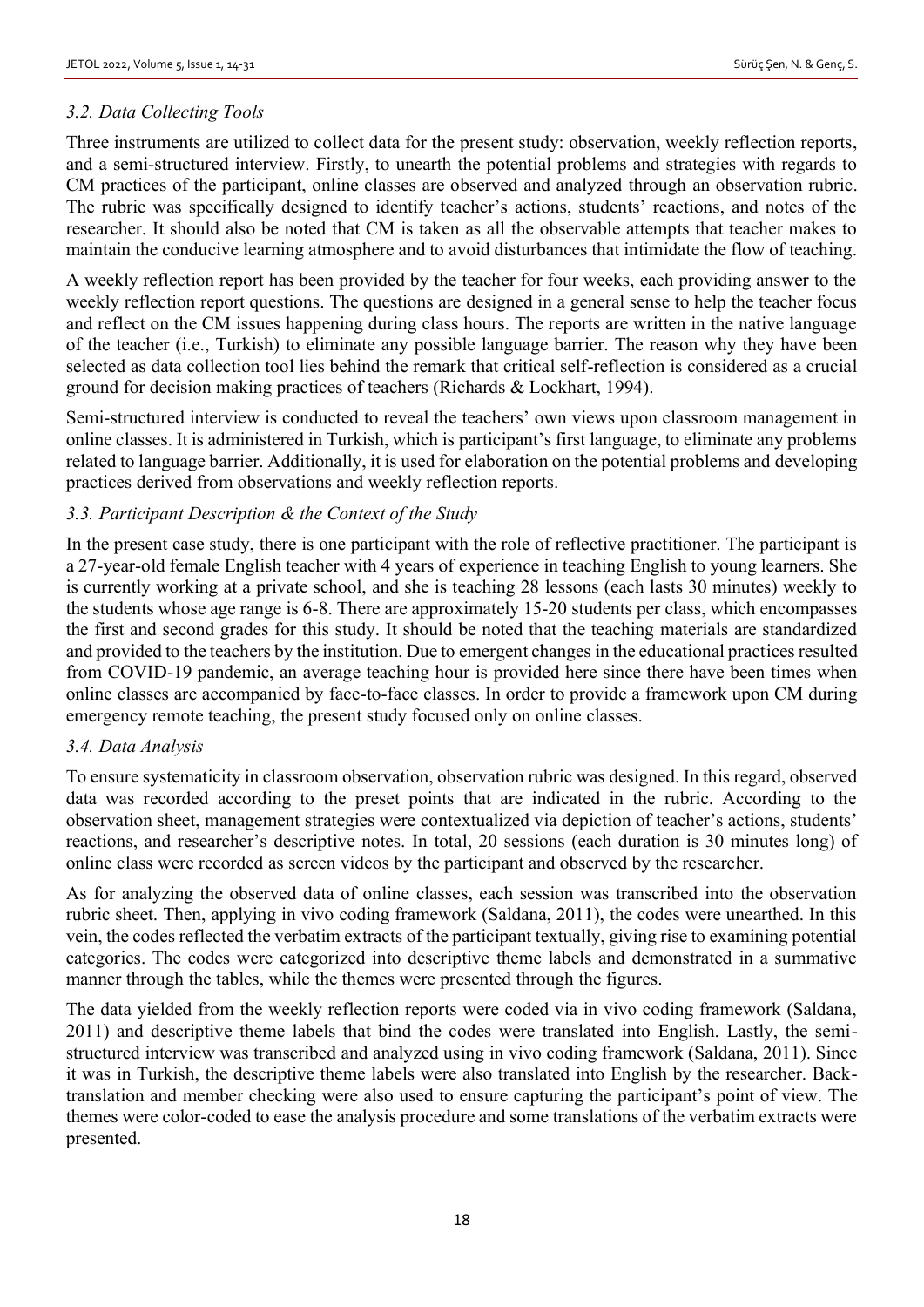## *3.5. Trustworthiness of the Study*

The questions designed for the weekly reflection reports and the semi-structured interview are generated by the researcher and checked by an expert in English Language Teaching with a PhD degree for boosting the internal validity of the study. They have been revised following the advice of the expert to ensure that the questions would not be imposing, loaded, or guiding. In addition, to check the codes and themes, an external audit has been referred to. The expert has first analyzed the 30% of the transcriptions, codes, and themes; then exchanged opinions before reaching a consensus. Such practice has enabled elaboration on the content analysis and revision on the codes and themes. Lastly, member check has been utilized to make sure that the interpretation of the findings reflects the true colors of the key respondent and that there is no room for misinterpretation of the data that is gathered. That is, accuracy of the findings is attempted to be validated by the teacher, who is the main participant of the present study.

#### *3.6. Findings and Discussions*

## *3.6.1. RQ1. What are the strategies used for classroom management in ERT during COVID-19 pandemic?*

To answer the first research question, observations and weekly reflection reports have been analyzed and interpreted. Emerging codes have been derived directly from the data through In vivo coding framework, and they lead to the themes, which demonstrate a pattern between the strategies mentioned by the teacher in the reflection reports and the situations lead to such strategies reported via classroom observation.



**Fig. 1**. Observation - Emerging themes

As seen in the *Figure 1* above, content analysis of the observed data point for a complex network clustered into four main categories as teacher, learners, parents, and system. In the category of *Teacher*, the roles and the resources of the teacher are found out considering the teacher's strategies, behaviors, and decisions upon CM. The recurring resources that the teacher utilize to handle the situations encountered in online classrooms during ERT are further divided into *Reminders*, *Actions*, and *Clarifiers*, as presented in detail hereunder: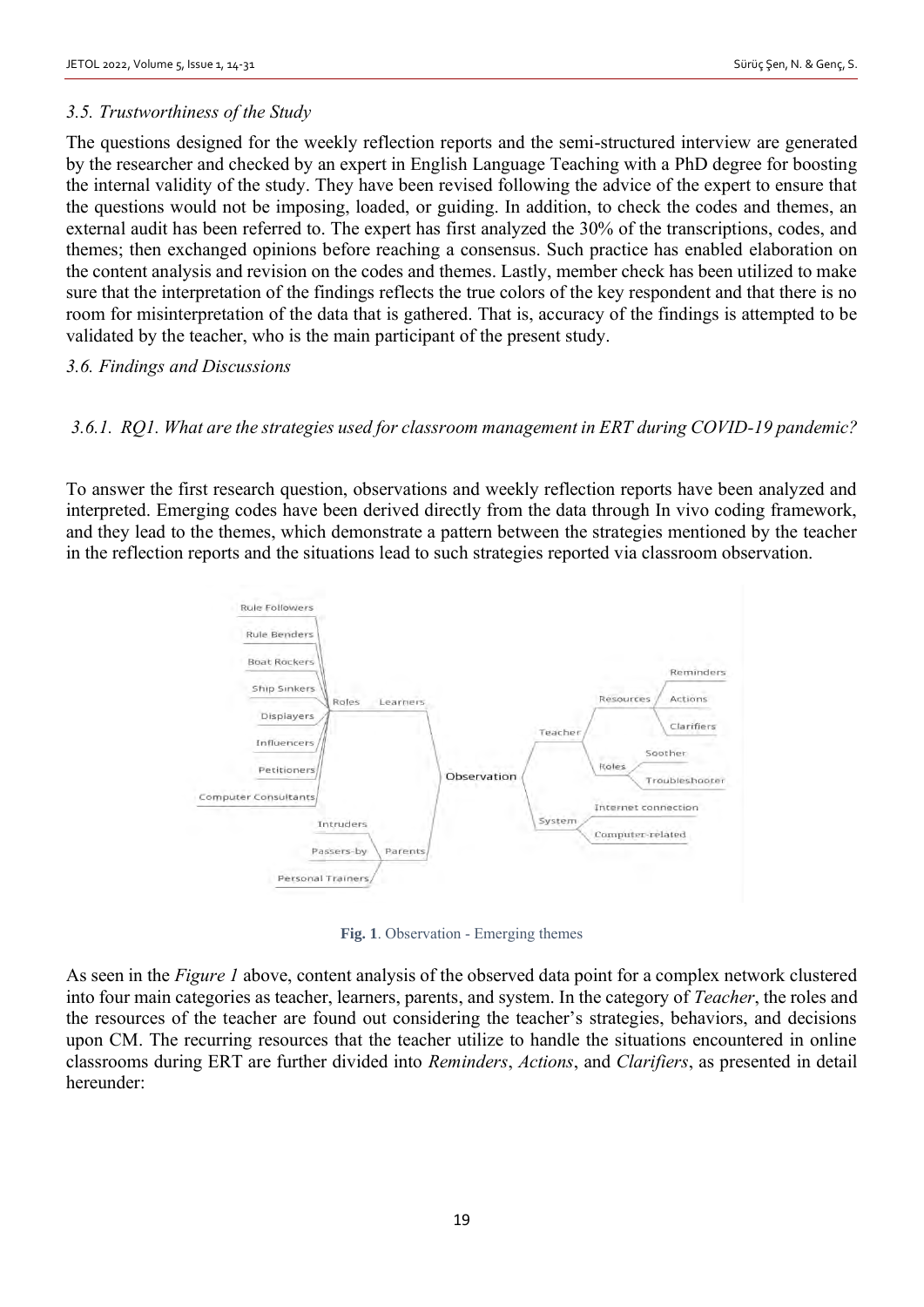#### **Table 1.**

Teacher's resources (Observation)

| <b>Themes</b> | <b>CODES</b>                                                                                                                                                                                                                                                                                                                                                                                                                                                                                                                                                                                                                                                                                                                                              |
|---------------|-----------------------------------------------------------------------------------------------------------------------------------------------------------------------------------------------------------------------------------------------------------------------------------------------------------------------------------------------------------------------------------------------------------------------------------------------------------------------------------------------------------------------------------------------------------------------------------------------------------------------------------------------------------------------------------------------------------------------------------------------------------|
| Reminders     | Sit down properly, Turn on your camera, Rotate back your camera, Write your name as username, Do<br>not use background image, Remove the background, Mute your microphone, Do not unmute yourself,<br>Unmute your microphone (can't hear you), No talking, Be quiet, (can't hear you if you don't) Raise your<br>hand, Thumbs up if you finish, If you finish you can leave, We have not finished you can't leave, Do not<br>play with the ball, Play with your pet in the breaktime, Wait for the breaktime, Eat in the breaktime, Do<br>not draw/write on the screen, Come closer/back to the screen, Do not go anywhere, Remove the filter,<br>Find your book before the class, We are having a class now, It is not your turn, Listen to your friends |
| Actions       | Ask students about their lives at the beginning, Call students' name, Praise, Check if students are there,<br>Model appropriate behavior, Erase students' drawing/writing off the screen, Mute all, Disable annotation<br>on the screen, Ignore, Wait, Warn students kindly                                                                                                                                                                                                                                                                                                                                                                                                                                                                               |
| Clarifiers    | Give/Repeat instruction slowly/written/in English and Turkish, (Turn on your camera because) I can't<br>see you, I want to see you, (Unmute yourself/There is a problem because) I can't hear you, (sit down<br>properly because) You might fall down, (Remove the background/filter because) It might disrupt your<br>friends, At the end of the lesson, In the breaktime, Where are you?, Why is your camera off?, What are<br>you talking about?, What are you doing?, Why don't you raise your hand?, Are you ready?, Can you<br>repeat or tell me in Turkish?, You are in the wrong class, We need to start our lesson, You need to follow<br>the lesson, You don't need to write on the screen, You don't need to remind me the time                |

As *Table 1* indicates, *Reminders* refer to the statements that the teacher uses to call attention to the preset classroom rules, which altogether form a behavioral classroom etiquette. The aim is to remind the learners that there are rules that they need to follow in order to arrive at a meaningful learning experience. The teacher typically warns the students to sit down properly if they are not seated or sitting down in a distracting position. Amon the most repeated reminder statements is the ones with the camera. When the students take quite a time to turn it on or when they turn it off during the class time, the teacher asks them to turn it on. Even in some cases, the students were found to be vanished, leaving the virtual class zone. There have also been times when the students rotated the camera, put filters, or put a background image, upon which teacher reacted and asked them to comply with the preset rules. The students seem to be using their creativity with the filters and show their favorite games/characters through such background images.

About the microphone, there were times when several students talk at the same time, making the interaction complicated to follow. Therefore, the teacher constantly reminds the students to mute themselves and raise their hands, so that there would be a clear path of taking turns and interacting with one another. Similarly, there were times that the students forgot to unmute themselves and started talking, which is why the teacher had to remind them to do so. The students seem to be surrounded by potential distractors at home, such as their pets, toys, food, etc. When their attention diverts from the lesson, they usually involve in contacting with such surroundings or playing with the screen. If not gone unnoticed or ignored by the teacher, such diversions are kindly pushed back with the reminders.

*Actions* point out the tangible measures taken for sustaining a meaningful learning environment. These included exchanging life stories and having a personal connection with the students at the beginning of the class when they typically wait for the first five minutes to gather up as a class. As for during the class, the teacher called out students' names to get their attention specifically, praised if they followed the rules, and modeled the appropriate behavior by emphasizing the ones that behaved in line with the classroom etiquette. At the same time, the teacher often had to check in with the students to make sure that they were present. Similarly, the teacher erased drawing/writing on the screen since they typically led to distraction and had a domino effect. Therefore, she disabled annotation on the screen, muted them all to get coherence back in the classroom interaction from time to time. There were also times when the teacher first warned with a reminder statement, then emphasized that she was waiting for the student to resolve the situation immediately and warned them in Turkish if necessary. Since the class time is limited, not all the behaviors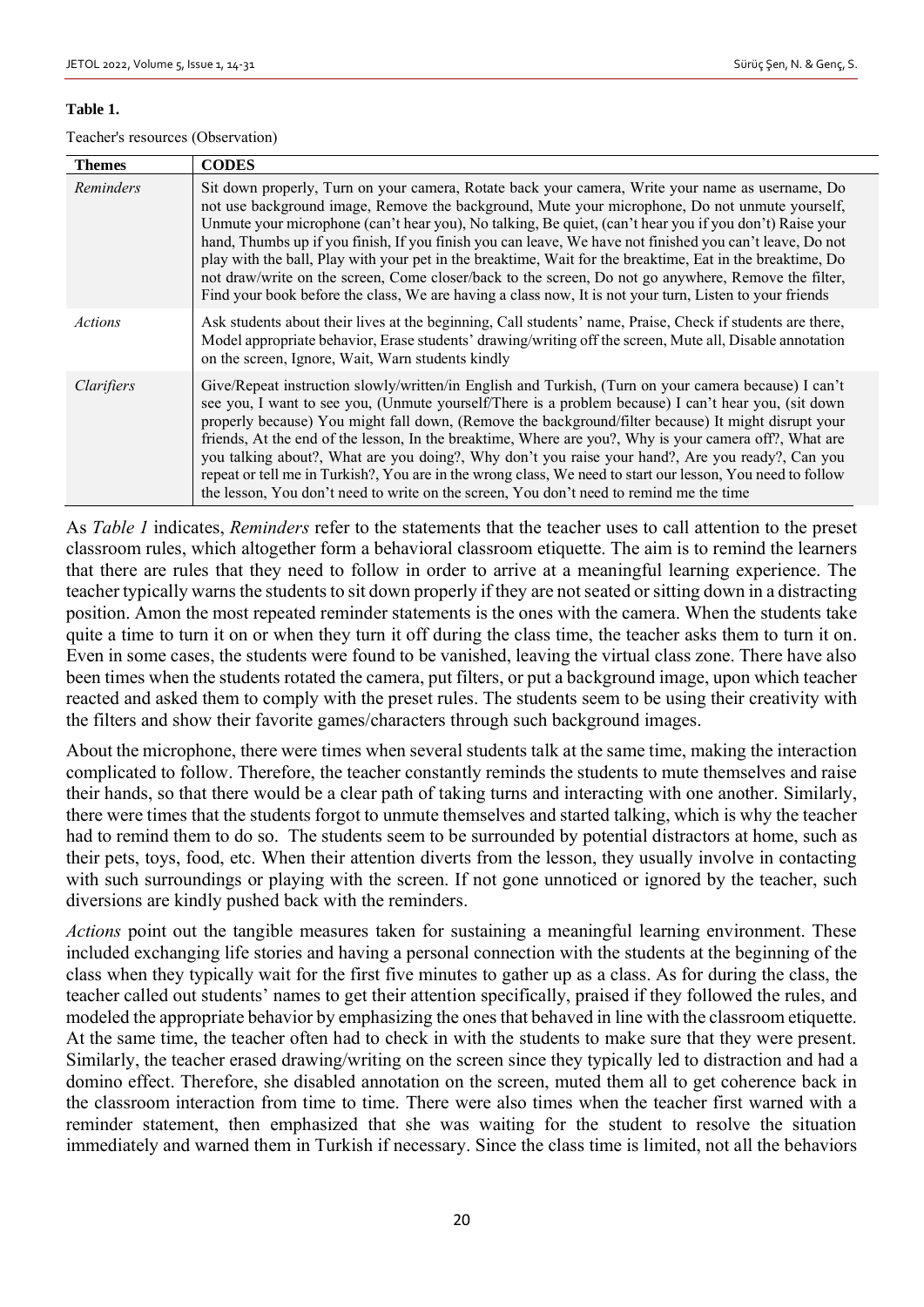were attended to; especially when the teacher is explaining something, giving instruction, or they are in the middle of watching a video, etc.

*Clarifiers* refer to the explanations and rationales provided by the teacher to make sure that the students comprehend the learning material or the reason behind the rules. They are sometimes used when there is a need for elaboration on the subject matter or when the teacher makes a further implication on a reminder. In this regard, teacher modifies the instructions, provides justification for the classroom rules, offers a specific time period (breaktime, at the end of the class) for certain behaviors (eating, talking, playing with pets, going to bathroom, etc.) that are not allowed during class, notifies the students about what they need (not) to be doing, and so on.

#### **Table 2.**

Teacher's roles (Observation)

| <b>Themes</b>  | <b>CODES</b>                                                                                                                                                                                                                |
|----------------|-----------------------------------------------------------------------------------------------------------------------------------------------------------------------------------------------------------------------------|
| Soother        | Please wait (I will tell you the page, The screen will show up in a second, etc.), Wait silently, Raise your<br>hand and wait, We will do it together, I will help you write all of it, Thank you for your silence/patience |
| Troubleshooter | (No book) You can follow the screen, take a screenshot                                                                                                                                                                      |
|                | (Can't hear because of the noise) T gets closer to the microphone                                                                                                                                                           |
|                | (Ss are distracted) Do not look at your friend                                                                                                                                                                              |
|                | (There is a bee inside the room of S) Focus on the lesson (in Turkish)                                                                                                                                                      |
|                | (S is gone) T asks another S to answer to the question                                                                                                                                                                      |
|                | (S continues to play with the pet) T suggests that another family member might take care of it during                                                                                                                       |
|                | class                                                                                                                                                                                                                       |
|                | (S is not finished writing) T ensures that she is waiting                                                                                                                                                                   |
|                | (S has an unstable connection) T comes closer and wants a repetition                                                                                                                                                        |
|                | (S talks during video) T suggests S do the exercise as much as s/he hear it, T replays the audio                                                                                                                            |
|                | (Slow computer, T struggles to open up the audio) T expresses that she is sorry, after a while she fixes                                                                                                                    |
|                | it and gets excited.                                                                                                                                                                                                        |
|                | (S does not provide an answer) T says "Think, I will ask you again."                                                                                                                                                        |
|                | (S raises hand but does not have an answer) T says "Think then raise your hand."                                                                                                                                            |
|                | (S shows the street) T emphasizes that she wants to see her, not the street                                                                                                                                                 |

Among many roles that the teacher takes upon during teaching, the roles specified in the Table 2 were the ones related to CM during ERT. The teacher had to use the Soother role for calming the students down, especially at the times when there was a connection problem and the students had to wait for the teacher to resolve it. Similarly, the teacher warned the students to wait for their turns by raising their hands rather than talking at the same time and interfering with the ongoing classroom interaction. There were also times that some students fell behind and needed assurance from the teacher, who made sure that she was waiting for them to finish, or they will do it together, and so on.

As for the role *Troubleshooter*, the teacher delivered quick decisions about an existent problem that she or a student is having at a given time. These include forgetting to bring the coursebook and thus using this as an excuse for not following the lesson, having computer-related problems, being distracted by others/surroundings, not being able to come up with an answer to a question, not having finished writing, and so on. These instantaneous problems were provided with a solution by the teacher such as taking a screenshot, getting closer to the microphone, not focusing on the distracting friends, moving on with the present students instead of being fixated on the absent ones, providing a repetition, etc.

#### **Table 3.**

Learners' roles (Observation)

| <b>Themes</b>         | <b>CODES</b>                                                                                                                                                                                             |
|-----------------------|----------------------------------------------------------------------------------------------------------------------------------------------------------------------------------------------------------|
| <b>Rule Followers</b> | Mute and unmute when necessary, Keep the camera on during class, Listen to friends and the teacher,                                                                                                      |
|                       | Wait for your turn, Raise hand, Wait and work on the task, Have no background image, Remove the<br>background/filter                                                                                     |
| Rule Benders          | Talk off topic, Unmute without permission, Shout out the answer, Make funny faces, Comb hair for 10<br>minutes, Eat something, Turn around on a chair, Play with a ball/pet, Leave the screen, Go to the |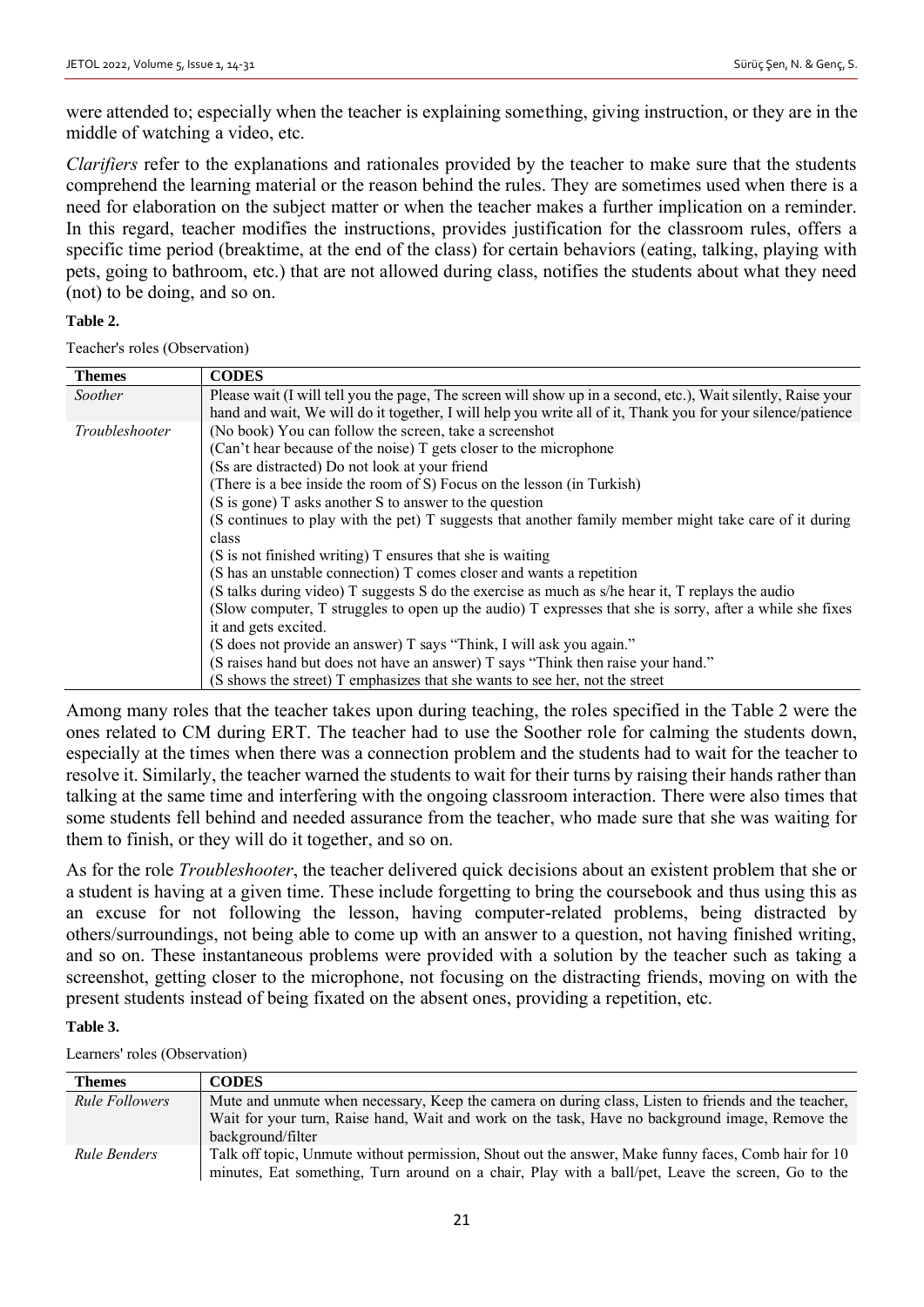|                     | bathroom, Pretend to sing and dance, Draw/Write on the screen, Put on a filter, Rotate camera, Turn off<br>camera, Record the street, Change background, Write a fake username, Have no book                                         |
|---------------------|--------------------------------------------------------------------------------------------------------------------------------------------------------------------------------------------------------------------------------------|
| <b>Boat Rockers</b> | Ask about the finish time, Criticize others, Report on others, Hypothesize about others, Complain about<br>the exercises, Complain about waiting, Play a video as a host, Mimic the teacher                                          |
| <b>Ship Sinkers</b> | Use an anonymous name as a username, Join to the class, Stay anonymous for 10 minutes, Turn on the<br>camera, Apologize for the behavior, Have a private chat with the teacher at the end of the lesson                              |
| <i>Displayers</i>   | Show paper/toys/pets, Eagerly raise hands, Show hands to prove innocence                                                                                                                                                             |
| Influencers         | Cannot understand due to the noise in the house, Cannot see the screen sharing, Report that they have<br>(not) watched the video already, Make a joke, Brag about experiences/properties, Talk off topic and<br>start a conversation |
| <i>Petitioners</i>  | Ask the teacher to slow down, not to pause the video, to go to the bathroom, if they can leave, to replay<br>the audio/video, to get a screenshot, to have extra time to talk to friends, to play games                              |
| Computer            | Give information to the teacher about the settings of the platform, Talk to each other about how to                                                                                                                                  |
| Consultants         | activate certain features                                                                                                                                                                                                            |

The learners' roles affecting the course of actions and decisions of the teacher have been found to be various and dynamic in nature, as demonstrated in Table 3. That is, one student might take upon several roles, even conflicting ones in the very same class, they can switch back and forth, or demonstrate a similar pattern of the roles that they take upon. In this vein, *Rule Followers* is the label that cover the appropriate learner behaviors that are in line with the classroom etiquette, such as muting/unmuting when necessary, keeping the camera on, listening to the friends and the teacher, waiting for your turn, raising had if there is something to tell, working on the task, having no background image, removing if there is any background image, and so on. These behaviors ease the CM process and act as a ground for an efficient learning atmosphere.

On the other hand, *Rule Benders* cover the learner behaviors that distort classroom rules in a way that hampers the overall CM, ongoing learning environment, or meaningful classroom interaction in general. These include talking about things that are not directly related to the ongoing classroom discussions, unmuting oneself/ telling the answer out loud without getting the permission of the teacher, distracting others deliberately by making funny faces/pretending to sing and dance/putting on a filter or background image/writing a fake username, playing with the surroundings and pets, leaving the screen altogether, going somewhere such as bathroom during class, and so on. These seem to be severely affecting the CM practices of the teacher in a way that the teacher usually reacts to such behaviors.

Similarly, *Boat Rockers* are the ones that typically disturb the existing learning environment but unlike *Rule Benders*, these do not go against the classroom rules explicitly. Instead, they usually undermine the ongoing classroom interaction that is conducive to learning implicitly. Behaviors such as asking about finish time, criticizing others in a negative way, reporting on/hypothesizing about others in a way that might cause immediate distraction, complaining about the exercises/waiting that might harm the existing motive, taking the control over as a host when the teacher gets dropped out of the system and playing a video, and mimicking the teacher are categorized under this label. *Boat Rockers* might sometimes be more distracting than the *Rule Benders*; thus, the teacher had to spare more time resolving such situations.

Unlike other types, *Ship Sinkers* happened only in one lesson, but as the name suggests, its effects were remarkably destructive. It encompasses the situations that pushed the teacher's button the most and resulted in having a wrecked lesson under the influence of the particular event. This event started as a flame when a student decided to join the class using an anonymous username. First, the teacher calmly warned the student with the help of a *Reminder*, and the other students started to come up with some hypotheses upon who this person could be. After five minutes when the lesson was about to start, the teacher warned again in Turkish and she emphasized that this was not funny anymore and that if the student kept doing this, there would be consequences. At the end of ten minutes, which is a lot of time considering the thirty-minutes lessons, the teacher informed the classroom teacher, and the student finally came out by turning on his camera and using his real name as username. Although he apologized for the behavior, the teacher seemed to be frustrated and affected negatively by this event, which was naturally reflected in the learning experience in that lesson. As a result, the teacher asked the student to have a private chat at the end of the lesson.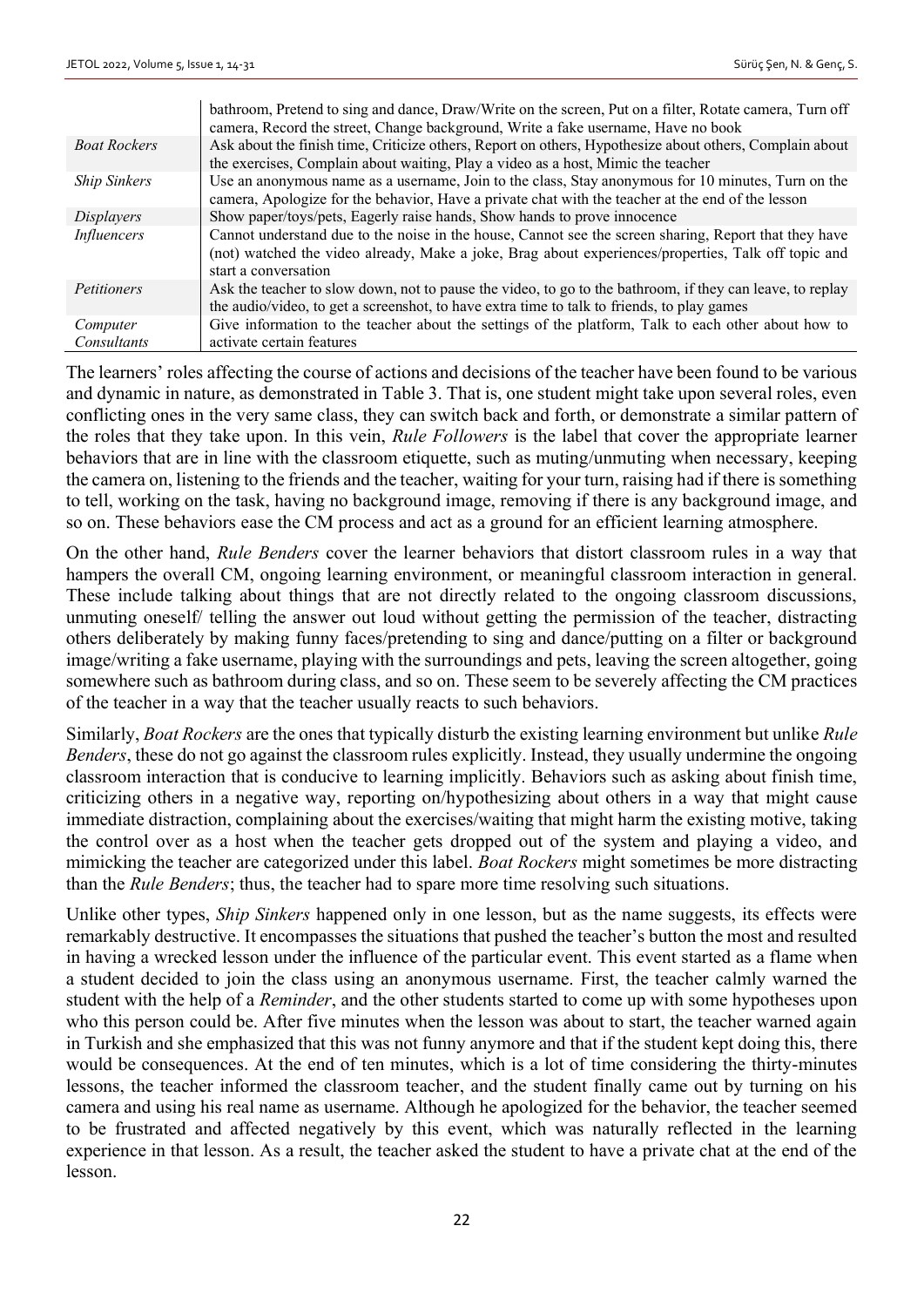As for the *Displayers*, they encompass the behaviors that learners use to seek visual attention from others. These include showing something to the screen, eagerly raising hands, showing hands in the case of being reported on by other student to prove innocence. These have gone unnoticed or ignored by the teacher depending on the severity of the distraction that is created.

When it comes to the *Influencers*, it can be noted that such behaviors lead to a contagious discussion, which rules out the ongoing classroom interaction. These have been observed to have a type of domino effect among the young learners, indicating that these statements or behaviors are echoed by others, creating a crack in the existing learning atmosphere. Statements such as not understanding due to the noise in the house, not being able to see the screen sharing, (not) having watched the video already, making a joke, bragging about what they have/experience, and talking off topic have led to compromising the learning environment. It was observed that the word "problem" is the trigger word; if one is having a problem, others rush in to share theirs. The *Influencers* were typically slid over with the use of *Reminders* by the teacher.

*Petitioners* reflect the learners' requests from the teacher, which can be both academic and non-academic in nature. These include asking for a slower pace, not pausing the video, replaying the audio/video, getting a screenshot of an exercise, which are acknowledged and responded in a positive manner. Whereas requests such as going to the bathroom, leaving the class, getting an extra time to talk to friends, and playing games are attached to certain criteria like when the class is finished, when the exercise is finished, at the end of the class, and so on.

Finally, *Computer Consultants* exemplify the events when the learners share technological information with others about the settings of the platform that the class is delivered through. There have been some moments when the digital-born-and-raised (i.e., the learners) briefed the digital-raised (i.e., the teacher). They advised the teacher about the redundancy of unmuting the learners in every turn since they are able to unmute themselves by default, which potentially saved time for the teacher. They also attempt to teach one another about how to put on a filter, adjust background, or enable emojis, which are not conducive for the CM practices and maintaining the learning environment.

#### **Table 4.**

Parents (Observation)

| <b>Themes</b>            | <b>CODES</b>                                                                    |
|--------------------------|---------------------------------------------------------------------------------|
| <i>Intruders</i>         | Pass on congratulations, Hug/Kiss the student, Talk to the student during class |
| Passers-by               | Roam in the background                                                          |
| <b>Personal Trainers</b> | Translate the lesson, Take notes, Convince to write                             |

As for the parents, *Table 4* indicates that there were a few times when they were involved in the course of the lesson, thus having a potential to affect the practices of CM. Some cases were labeled as *Intruders*, since the teacher and the students could directly witness their actions, such as passing on congratulations, hugging/kissing/talking to the student. Events like these were not attended to by the teacher, but there is a possibility that the teacher might be affected by such actions. On the other hand, *Passers-by* do not affect the ongoing classroom interaction much as the Intruders since they only appear in the background. Unlike these two, *Personal Trainers* involve the parents' behaviors that are embedded in the lesson directly. Translating the lesson, taking notes, and trying to convince the student to write down the answers to the exercises were observed, resulting in the emergence of this category.

#### **Table 5.**

System (Observation)

| <b>Themes</b>              | <b>CODES</b>                                                                        |
|----------------------------|-------------------------------------------------------------------------------------|
| <b>Internet Connection</b> | Unstable internet connection, Get dropped out of the session, Low audio quality, No |
|                            | internet connection                                                                 |
| Computer-related           | Run slow, Lag when sharing the screen/opening audio/video files                     |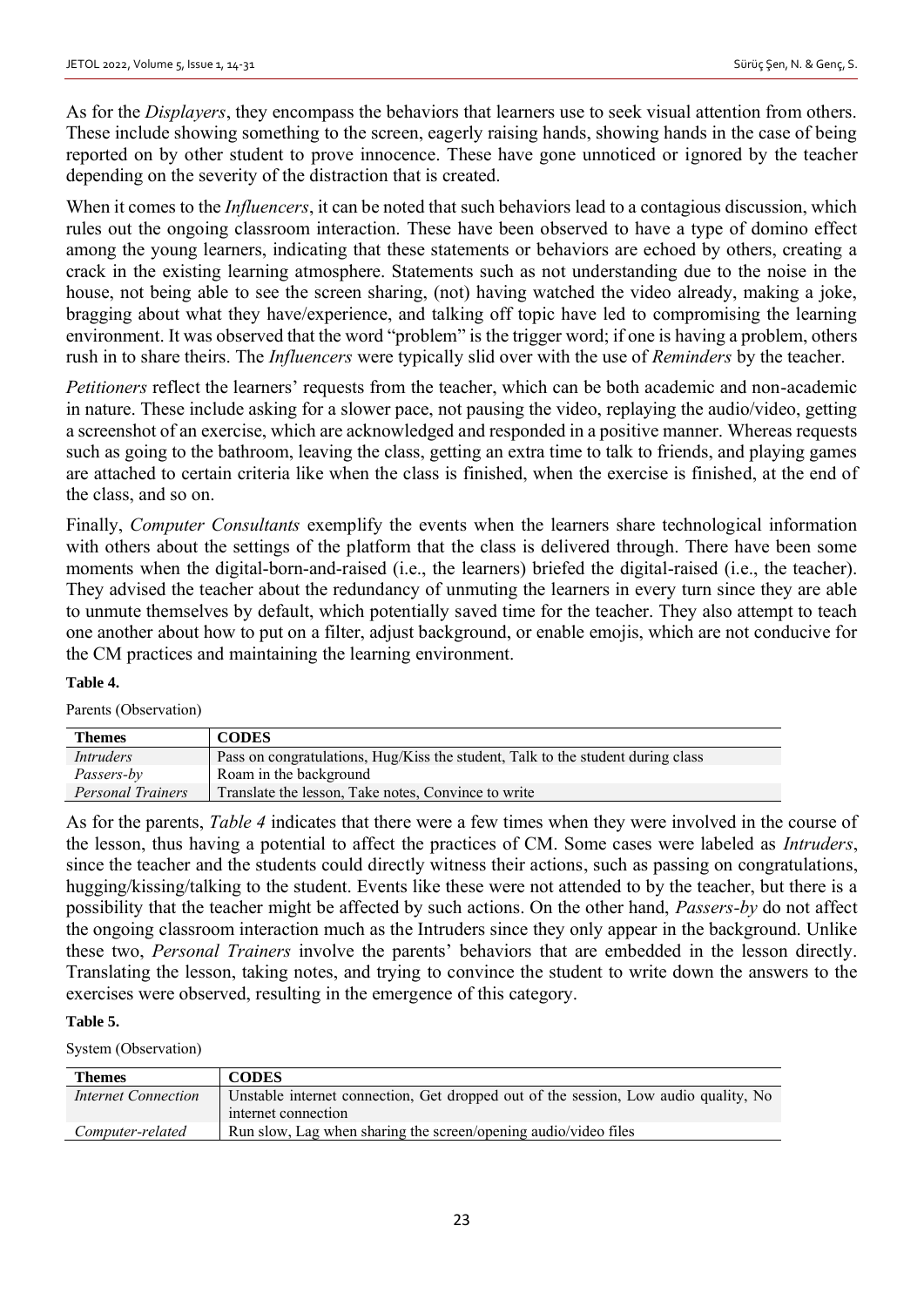As for the System-related network, there have been two main features observed to be interfering with CM: *Internet Connection*, and *Computer-related* as seen in *Table 5*. *Internet connection* issues were typically unforeseen, but they were attempted to be tolerated quickly by the teacher. For instance, when the internet connection got unstable and the voice of the student was lagging, another student was given permission to speak rather than waiting for the same student to resolve the connection problem and reply. However, there were a few times when the teacher's internet connection was unstable, thus she was dropped out of the session. This was potentially distracting since the host became another student and the students would go haywire over the screensharing of that host student. As expected, it took quite a time to calm the students down and get the learning atmosphere back when the teacher came back as a host. On the other hand, *Computer-related* challenges such as running slow, and lagging were often resolved with the help of *Soother* role of the teacher.



**Fig. 2.** Weekly reflection reports- emerging themes

With regards to the Weekly Reflection Reports, there are four main themes derived from the data as illustrated in *Figure 2*: *Teacher's course of actions, Teacher's Perception on Student-led conflicts & compensations, Self-evaluation on the performance, Observation on the learners*.

*Teacher's course of actions* refers to the statements of the teacher that indicate the decisions or the actions to administer while managing the classroom during ERT period. They include the classroom rules that are mentioned in the Reminders. The teacher reported that she reminded/warned the students about the rules that they made a deal upon, checked the cameras if they were turned off or if the student was gone missing, made clarifying justifications about the classroom rules, called their names to capture their attention/to make them focus again, muted/disabled to unmute in the cases when the students talked off topic, asked a simple question related to the ongoing classroom discussion to involve the ones that look distracted, went back to the video/audio for a better comprehension, let them talk about themselves in the first five minutes and talk to their friends at the end of the lesson, provided guidance in Turkish if she felt it was necessary.

*Teacher's Perception on Student-led conflicts & compensations* include the teacher's remarks upon the CM challenges that resulted from the students. These include the behaviors mentioned mostly under *Rule Benders, Boat Rockers,* and *Ship Sinkers*. Behaviors such as not following the rules, not being present in front of the camera, not looking at the screen, unmuting oneself without permission, turning the camera off, talking irrelevantly, talking without raising hands, adding a background image, playing games, taking over the host position, showing pictures, using an anonymous name as username, drawing/writing on the screen, rotating camera, adding emojis/filters are regarded as intervening with the existing learning atmosphere. On the other hand, apologizing, starting to participate, promising not to misbehave, and suspending the misbehavior are viewed as compensation strategies of the students by the teacher.

*Self-evaluation on the performance* encompasses the statements that the teacher uses to describe her own teaching practice and the use of CM methods in general. For the most part, the teacher reflected on the things that did not go well as planned, demonstrated the unfavorable CM experiences, and expressed her feelings about the gloomy CM experiences during the ERT period. In this vein, the teacher evaluated such experiences as leading to an unsuccessful class and stated that all her efforts were gone/useless. Internet connection was referred as the biggest problem for CM, since the teacher had lost the host position and she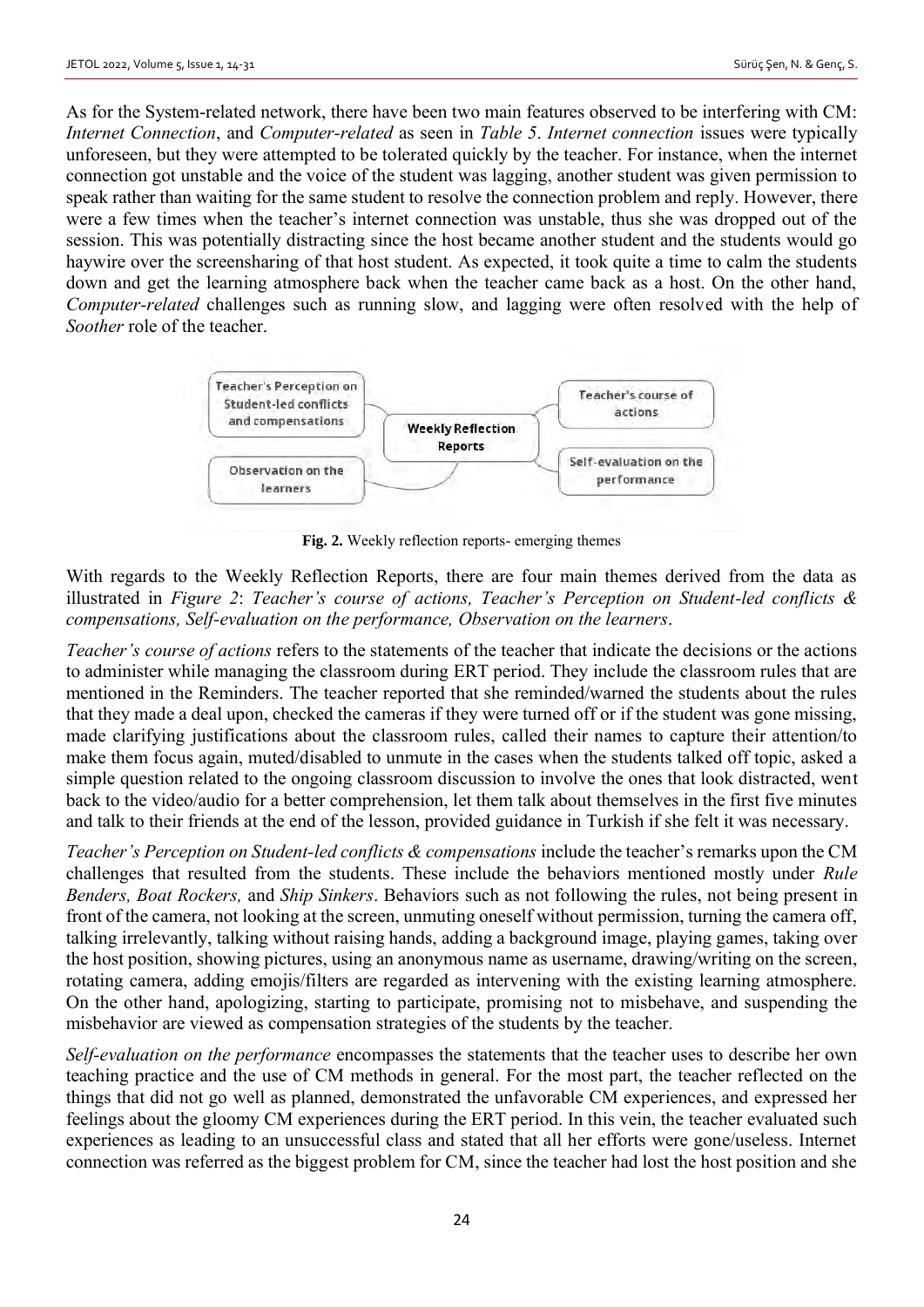had to spare much of the time restoring the learning environment. As the time in ERT is considerably valuable, losing five minutes is a big price that the teacher does not want to venture, thus referred as a negative consequence. Getting out of patience, becoming angry were evaluated as byproducts of incorrect CM method as a response to the *Ship Sinkers*. Instead, the teacher reported that she would let this behavior go and deal with it afterwards, with a calmer manner.

*Observation on the learners* demonstrate the teacher's exploration upon the students during this period. In this regard, the students were observed to be wanting to share/show/talk about their lives since they connect from their homes. Furthermore, they were observed as being distracted easily, causing deviations, being hard to manage, and taking it seriously if the Reminder is in Turkish. The teacher also realized that it might be difficult for them to follow the lessons. Similarly, the students were found to be curious about technology, eager to discover/try different properties of the platform and use the recently learned feature during the class.

Overall, weekly reflection reports demonstrated that the teacher has discovered emerging behaviors of learners during ERT period such as interacting with the online delivery platform and being distracted by the immediate surroundings easily. In this respect, she also held the students responsible for diverting the attention of others to some extent and eventually disrupting the flow of the lesson. To reduce such effect, the teacher tirelessly reminded the rules of the classroom, attempting to neutralize the interruption. Considering her own expected performance of CM, the teacher verbalized a sense of discouragement resulting from certain issues and the way of handling the situation. At this point, internet connection problems and time management were mentioned as biggest struggles for the teacher.

# *3.6.2. RQ2. What is the teacher's own view on classroom management in ERT during COVID-19 pandemic?*

To answer the second research question, a semi-structured interview was administered to the teacher. In this light, her reflection on the ERT period and CM practices was attempted to be unveiled for further investigation. The analysis has been delivered with regards to descriptive coding framework using translated labels to cover the idea units, since the interview was administered in Turkish.



**Fig. 3.** Semi-structured interview - Emerging themes

As a result, four main themes have emerged as *Comparison between Face-to-Face and Emergency Remote Teaching, Potential Classroom Management Underminers, Toolkit for Classroom Management,* and *Reflection upon Classroom Management,* which are embodied in *Figure 3*. Upon weighing the pros and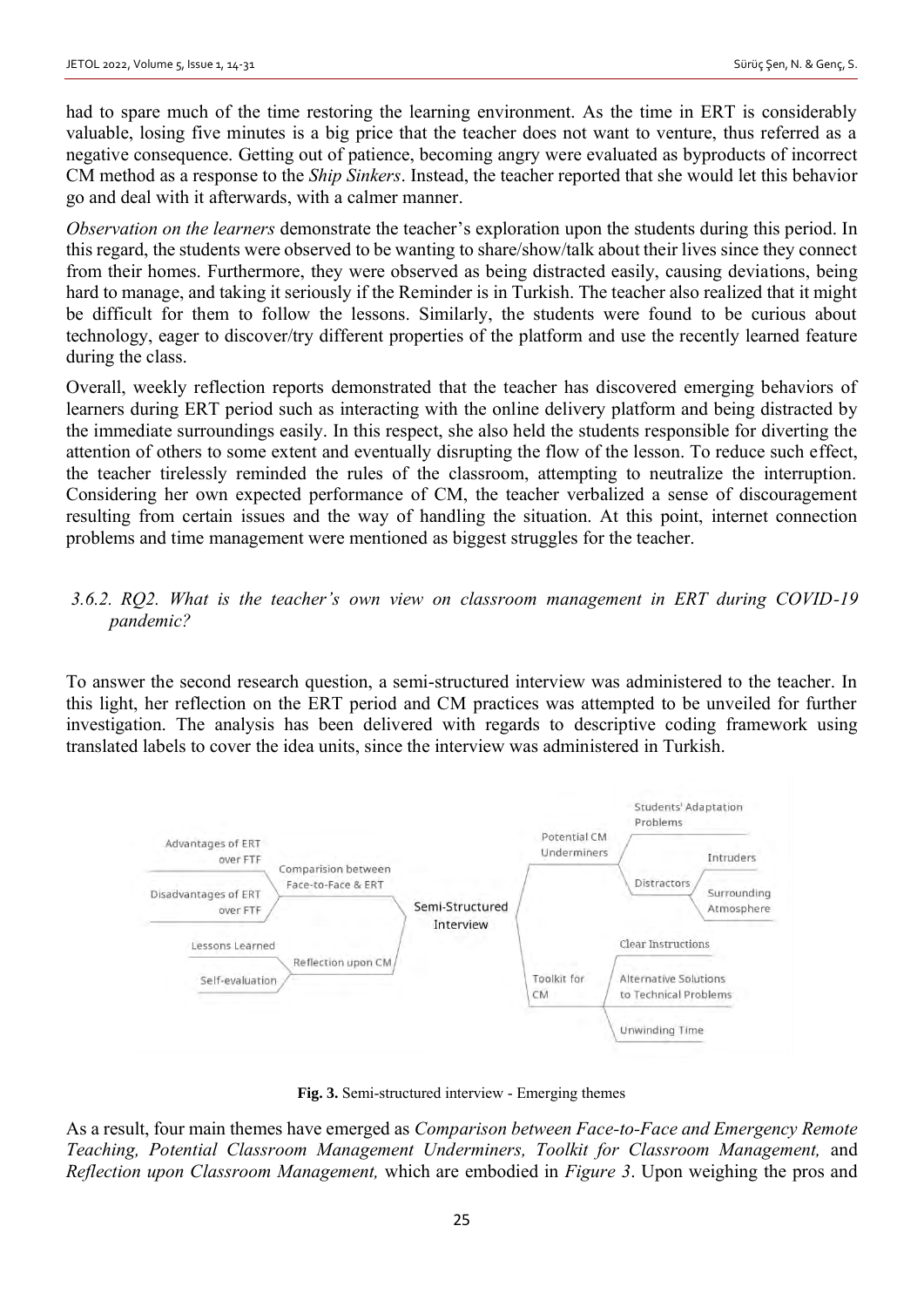cons of ERT against FTF, the teacher emphasized the biggest *Advantage of ERT* as the continuity of the education during pandemic with minimum damage in general and the feature of Mute All specifically, which has been mentioned as the magic wand earlier. This feature has been reported to be helpful in calming the students immediately, thus making them focus on the lesson becomes one click away from the teacher. On the other hand, the *Disadvantages of ERT* were listed as the students facing the screen constantly, having adaptation problems due to switching back and forth between FTF and ERT, getting distracted and discovering new features on the platform, and leaving the screen (which is not possible in FTF without permission). In this vein, the teacher makes the following remarks:

*"I can say that the negative aspects in terms of classroom management are that children search for different things efforts to discover technology as they get bored such as using a background or filter that will distract their attention during the lesson, drawing on the screen, rotating the camera, playing games on the tablet in the background by turning off the camera or browsing the internet, moving away from the screen and going to a different place, demanding to chat with friends off topic, etc…"*

As for the *Potential CM Underminers, Students' Adaptation Problems* were mentioned as having difficulties in focusing on the lesson, not attending to the lessons, and not being able to catch up with the swift changes in the delivery mode of education, which might cause disconnection from the learning process and sabotaging the lesson by not following the rules. In addition to such challenges, the teacher verbalized that there were some *Distractors* that might be either about the neighboring atmosphere and the people intervening with the ongoing lessons. Considering the Intruders, these include the parents who had direct interference in the online education sessions by kissing, hugging, giving food, talking, telling the answers to the student while the lesson is in progress. Instead, the teacher emphasizes that these behaviors were interfering with the learning environment and the parents need to act as if their children are in a real classroom by not being in the same room or around them during lessons. Thus, providing a quiet, nondistracting site for them to join the classes efficiently is crucial, which is the gist of *Surrounding Atmosphere.* In this vein, the students who lie down or slouch in a couch were not welcome by the teacher and warned about sitting properly.

The strategies and the resources for maintaining the learning environment were listed under *Toolkit for CM*. As for the *Alternative Solutions to Technical Problems,* the teacher reported that she tried to resolve such issues during lesson as soon as possible. However, if it was not resolved immediately, she had to generate alternative solutions for minimum damage depending on the problem. The toolkit also encompasses *Providing Clear Instructions*, which helps the students to acknowledge the rules and to have a specified lesson organization overall. Interestingly, the students were regarded as taking Turkish much more seriously considering the instructions and reminders. Here, instead of putting the rules in action relentlessly, the teacher makes room for *Unwinding Time* so that the students would find a proper time and a platform to do whatever they want and talk about whatever they bring up. In this vein, the first five minutes of the lesson, it was stated that they could unmute, chat with their friends, use background/filter, draw on the screen, share/tell things off topic until the teacher instructs them to put an end to it. By doing this, the teacher expressed her tolerance and understanding of their behaviors in the following remark:

*"At the very beginning of distance education, the rules should be determined clearly, explained to students and reminded frequently when necessary. However, it should not be forgotten that they are just children, and they are going through a difficult process. Especially in younger age groups, the rules should be stretched from time to time in a way that does not interfere with the lesson, and the children should be relaxed a little psychologically, and then the lessons should be continued with clear rules."*

*The Reflection upon CM* includes the teacher's remarks about her own practice and the lessons learned during this period. Evaluating her adaptation getting developed as compared to the first time periods of ERT, the teacher reflects on a case that was labeled as *Ship Sinker* in the observation analysis. Under the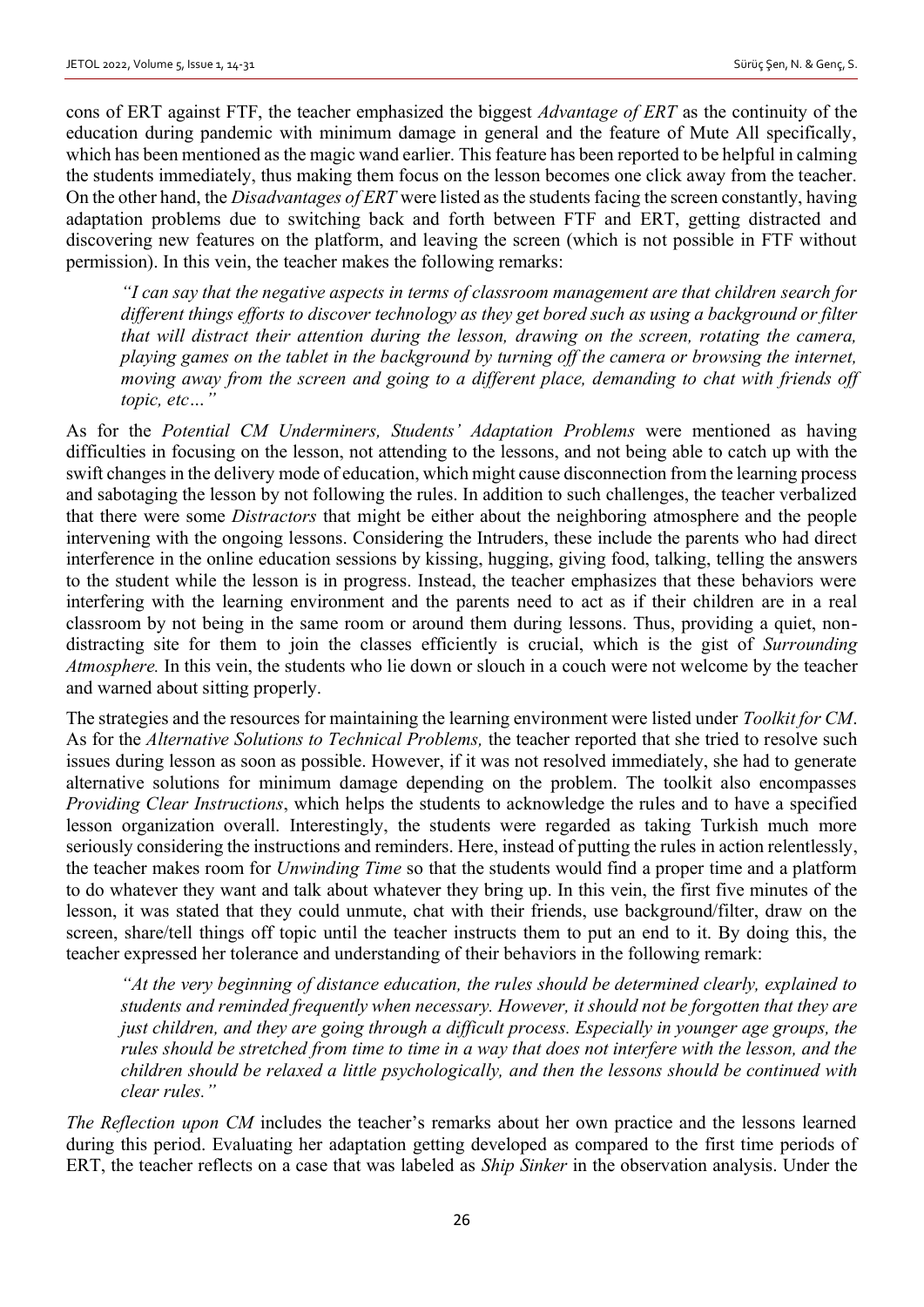category of *Lessons Learned*, considering the student who joined with an anonymous name and turned off the camera for ten minutes, the teacher criticized her insistence over the student to resolve the misbehavior and the loss of time and energy. Instead, she reported that it might be better to let this kind of misbehavior last for a while, not losing that much time, and resolve this situation later by other means (talking to the student in private, reaching out the parents) in her future practices. Regarding the *Self-evaluation* component, the teacher demonstrated providing clear rules, reminding them tirelessly, applying these rules, being patient and calm as her strong CM properties. Whereas she underlined a need for generating a novel method to remind the students the rules and make them focus again (She was using a rhythmic reminder with the help of body movements/gestures in the face-to-face period).

As conclusion, the teacher first related to her CM experiences by making a comparison between face-toface and ERT lessons and found some advantages and disadvantages of ERT over face-to-face mode. While advantages include convenient features that save time such as Mute All button, disadvantages include adaptation problems, disruptive behavior, etc. These are also regarded as being detrimental for ongoing classroom atmosphere along with potential surroundings that might direct learners' attention such as a parent coming into the room, a pet, or inconvenient camera angle, and so on. To overcome such conflicts, the teacher reported having used some vehicles like clear instructions, immediate solutions to compensate technical problems, sparing clear time for chatting with students personally. Considering her journey, the teacher reflected upon the times when she could have handled the CM issues more efficiently and came up with alternative means of solving a specific issue. She also highlighted her patience and setting up clear guidelines while assessing her own performance, but she recalled unfavorable memories more, which is also the case for the weekly reflection reports.

## **4. Discussion**

With an attempt to portray a CM framework developing in an ERT period during COVID-19 pandemic, the present study takes upon a single-case study. To answer the first research question which focuses on the teacher's strategies considering CM practices, 20 sessions of lesson and 4 weekly reflection reports written by the teacher were examined. As a result, it was found out that CM practices during this time period is many-faceted. Therefore, interconnected main factors categorized under *Teacher, Learners, Parents,* and *System*. *Teacher Resources* such as *Reminders, Actions*, and *Clarifiers* were found to be utilized by the teacher to sustain the ongoing learning environment, while *Teacher Roles* such as *Soother* and *Troubleshooter* turned out to be useful in addressing the momentary problems and ensuring a stable learning experience in the middle of unstable network connections.

As for the *Learners*, an array of dynamic roles and behaviors were fitted into categories labeled as *Rule Followers, Rule Benders, Boat Rockers, Ship Sinkers, Displayers, Influencers, Petitioners,* and *Computer Consultants*. Among these, behaviors corresponding to the ones under the *Rule Benders, Boat Rockers,* and *Ship Sinkers* were found to be potentially more destructive to the CM as compared to the *Displayers, Influencers, Petitioners,* and *Computer Consultants*. Previously reported learner misbehaviors were also encountered in the ERT period, such as talking out of turn (muting/unmuting without permission), insulting rules and procedures (complaining about the exercises/waiting), roaming in the classroom (leaving the screen, going to the bathroom), not engaging in classroom activities (not answering, not raising hands, leaving the screen, turning the camera off), interfering with the peer's work (criticizing/reporting on/hypothesizing about others), and so on. (Lopes, Silva, Oliveira, Sass, & Martin, 2017; Postholm, 2013; Sun & Shek, 2012). Likewise, individual talk after class, ignoring, warning, explaining the purpose of the activity (*Clarifiers*), L1 use, showing individual interest (the chat in the first five minutes), using praise words, asking questions to draw attention, students' apologizing (*Ship Sinkers*), letting the ones raising their hands speak only, which were found as the solution strategies of the student-teachers regarding CM problems in the study of Merç and Subaşı (2015), were also existent in the present study. In a similar vein, learners' resistance to use the target language (Soleimani & Razmjoo, 2016) was observed as well, but it was not recognized as resulting in a CM issue by the teacher, who was flexible in the use of the native and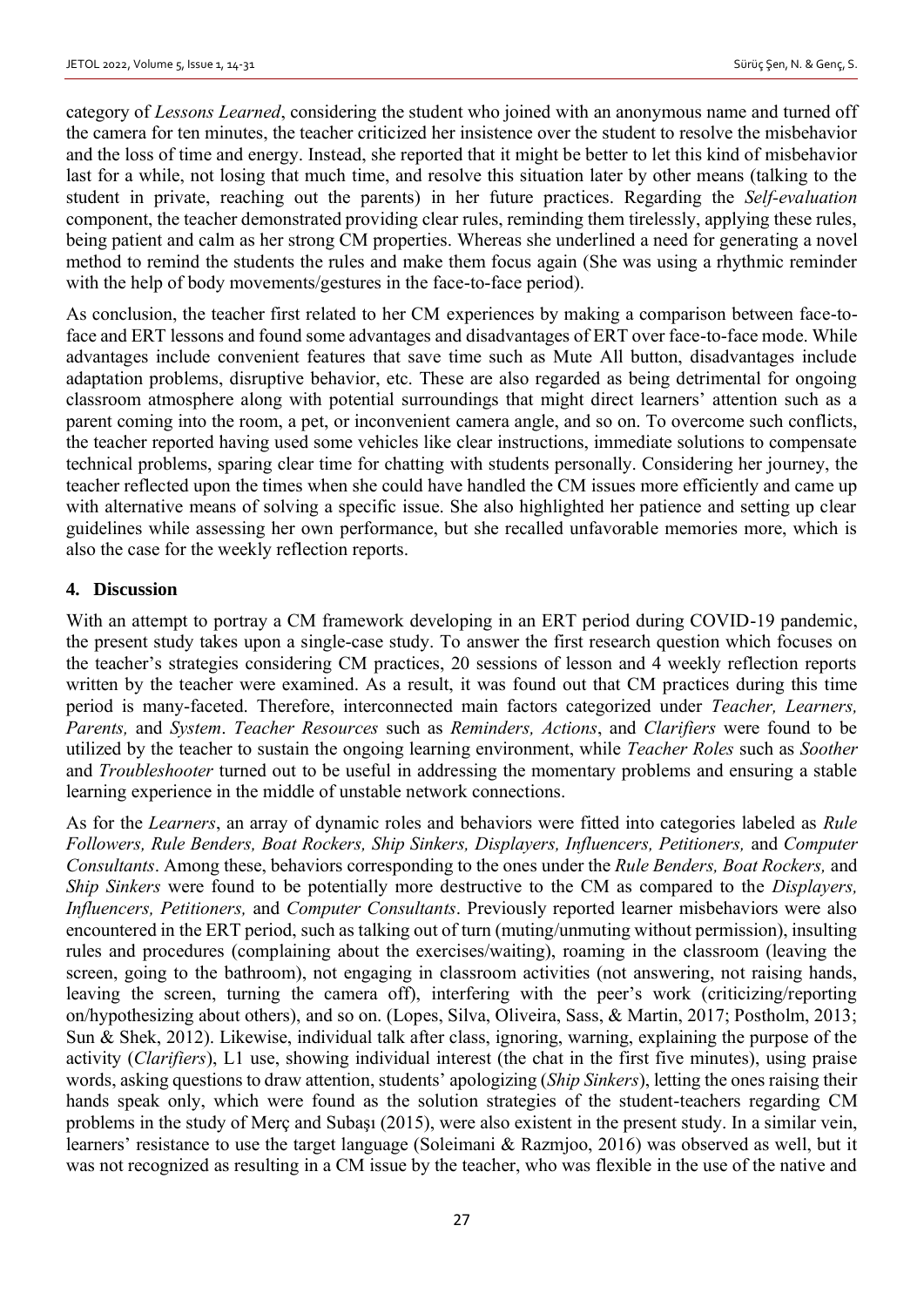the target language in the classroom. This also indicates that the teacher was not observed to be under the influence of the phenomenon that Copland (2014) labels as the target language-only imposition.

It should also be noted that the classroom etiquette was not generated out of the blue, it was mainly derived from the face-to-face classroom etiquette. In this vein, the teacher primarily attempted to maintain the existing classroom rules such as raising hands, not talking without permission, sitting properly, and waiting for one's turn. Alongside the existing rules, the required classroom rules for sustaining a meaningful learning environment were added as keeping the camera on, muting/unmuting with permission, not distracting others by drawing on the screen/having a background image/filter, and so on. Considering the management of noise and time, which were considered among the most challenging CM issues in the study of Aydın and Bahçe (2001), the ERT seem to be providing a magic wand that is the feature of muting/unmuting and a ticking clock. However, these might result in CM issues by themselves. That is, the students struggle in getting used to when to mute/unmute and they get easily distracted by the time countdown as it starts to get closer to the end. This, in turn, affects the teacher to get distracted since the students felt the urge to remind the class-time is about to be over soon.

Several CM strategies within the classification of Zein (2018) has also been come across in the present study. Withitness (checking the students' cameras), overlapping (replying the *Petitioners* while providing *Clarifiers* upon the learning exercise), momentum (asking the students to mute their microphones because the class is about to start), smoothness (not letting the *Influencers* to take over the classroom discussion by providing them *Reminders*), group alerting (maintaining attention by asking simple questions upon the subject) were observed in the classroom and reported by the teacher in the weekly reflection reports.

Since the learners join the lessons mostly from their home, they were found to be overfilled with the excitement to exchange their recent life stories and to show the surroundings to their peers and the teacher. That is why, the teacher spared the first five minutes of the lesson to get it off their chests and to use the waiting-for-others time efficiently. In line with the findings of Atıcı (2007), the teacher made use of nonverbal and verbal indications along with the positive reinforcements. Even in the cases when the students bent the rules or rocked the boat, the teacher kept calm and thanked them for compensating for their misbehavior. Similarly, the strategies utilized by the student-teachers in the study of Gürsoy and Korkmaz (2012) are found to be existent in the present study in different versions. In this vein, eye-contact has been filtered with the screen, thus the teacher often reminded the students to look at the screen, not to leave the screen, etc. In addition, silence has been occasionally utilized while waiting for the students to resolve the misbehavior that the teacher has attended to.

In a similar vein, the teacher reported to mainly rely on clear instructions, which agreed with the suggestions of Zein (2018) and Albrahim (2020), since they were attempted to maintain the positive learning climate. Considering the attention-seeking behaviors such as starting a discussion off task, pretending to sing and dance; the teacher stated that she warned them kindly and asked a simple question on the subject matter to draw their attention back, which corroborates with the earlier suggestions to handle such behaviors (Lemlech, 1999; Schneiderová, 2013). Overall, the findings indicate that the teacher has gone through a reevaluation of the existing methods, echoed in the findings of Spoel, Noroozi, Schuurink, and van Ginkel (2020).

As for the *Parents*, they were sometimes found as involved in the ongoing classroom activities with the roles of *Intruders* and *Personal Trainers*, thus having the potential to divert the attention and to change the course of CM. It is also stated in the interview that they sometimes interfere in the learning sessions by telling the answer to the student, hugging, kissing, bringing food, etc. Therefore, it is preferred by the teacher that they would better be not in the same room to have a quiet, silent atmosphere that is conducive for learning. Considering the *System*, it was found that *Internet Connection* and *Computer-related* issues occurred occasionally. This was mirrored in the interview with the statement that the teacher had to find alternative solutions to the technical problems if not resolved immediately. It was also stated that such problems have a great potential to hamper the ongoing learning climate.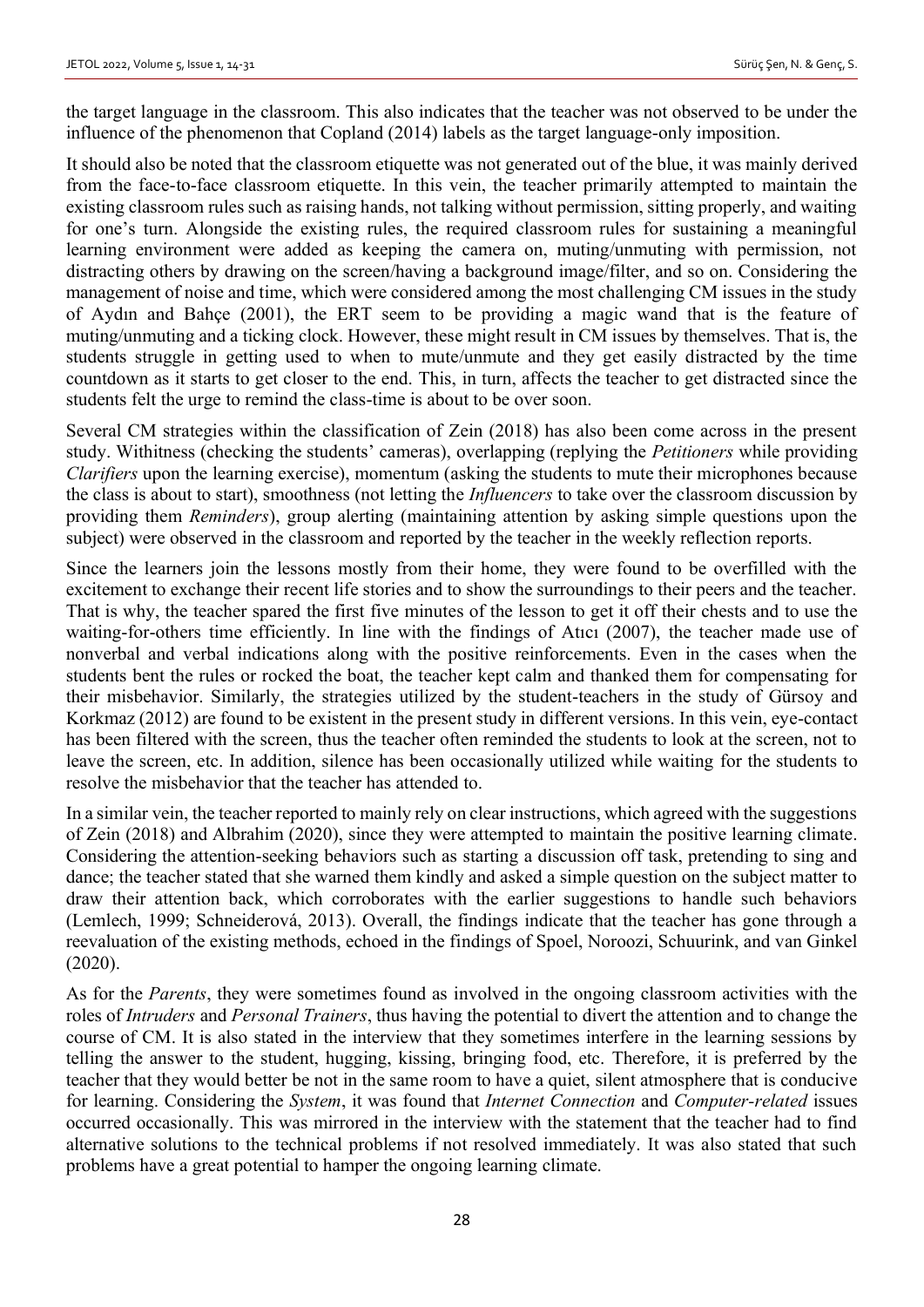# **5. Concluding Remarks and Suggestions**

To extend the comprehension on what is being experienced in ERT during COVID-19 pandemic, the present study has embarked on a single-case study. It has the intention to examine the developing CM practices utilized as a result of swift change in the delivery mode of teaching. To this end, observation of 20 sessions of ERT practice, analysis of 4 weekly reflection reports, and semi-structured interviews were analyzed under the framework of content analysis.

As a result, affecting factors and properties of the teacher's actions to compose the classroom atmosphere as conducive to learning were displayed in an interwoven network. According to this network, teacher's resources/roles, learners' dynamic and various roles, parents' roles, and the issues regarding technological systems are the subsegments. In this vein, it was found out that the teacher adapted the existing CM strategies and methods as novel needs and situations kept occurring among the subsegments.

Upon the enhancement of the learning/teaching experience, it is recommended that the teacher training programs include such ERT practices into curriculum so that the flexibility and the adaptation of the teachers would be much less troublesome. For instance, ERT-related practices and activities might be examined and tested out in the practicum and the courses which encompass the current approaches and methods in language teaching. In this way, there might be a growing acknowledgement of the various and dynamic learners' roles during ERT, and the teachers might reevaluate their existing methods to sustain a positive climate of the virtual classroom. As for the ERT delivery platform, there needs to be some arrangements made for a more practical experience, which might ease the process of CM for the teachers. These include more convenient and easy-to-use features since drawing a shape or annotating on the screen take a considerable time. Additionally, the parents need to be informed upon how they can be a part of this process to support efficient learning. In this way, the intervention of the ongoing sessions might be lowered. In a similar vein, they might be enlightened that the place and the surroundings of the student have potential to be the sources of distraction. Therefore, they need to spare a place that is quiet, calm, and having the least number of distractors as possible.

The present study is not without limitations. Since this is a single-subject case study, the findings demonstrate this particular context, which covers the CM practices of an English teacher during ERT period. Thus, generalization of these findings to a certain population is irrelevant. On the other hand, the portrayal of this journey might guide other practitioners and researchers towards elaboration of this subject. To this extent, further research might take upon distinguished longitudinal case studies to expand our understanding upon the subject matter. This way, there might be an opportunity to examine which CM strategies and methods are getting prioritized in the teachers' decision-making processes in the course of time. Such research might guide the teachers to reflect on their teaching journey and help empowering them to feel chivalrous just as the musicians of the Titanic in these unsettling times.

## **Acknowledgement**

We would like to thank Assoc. Prof. Ali Merç for his valuable comments and insights that helped finalizing the present study. We are also grateful to the reviewers for their thoughtful comments on an earlier version of the manuscript. All errors belong to the authors.

#### **References**

- Akın, S., Yıldırım, A., & Goodwin, A. L. (2016). Classroom management through the eyes of elementary teachers in Turkey: A phenomenological study. Educational Sciences: *Theory & Practice, 16*, 771- 797.
- Albrahim, F. A. (2020). Online teaching skills and competencies. *Turkish Online Journal of Educational Technology-TOJET, 19*(1), 9-20.
- Allwright, R., Allwright, D., & Bailey, K. M. (1991). *Focus on the language classroom: An introduction to classroom research for language teachers.* Cambridge University Press.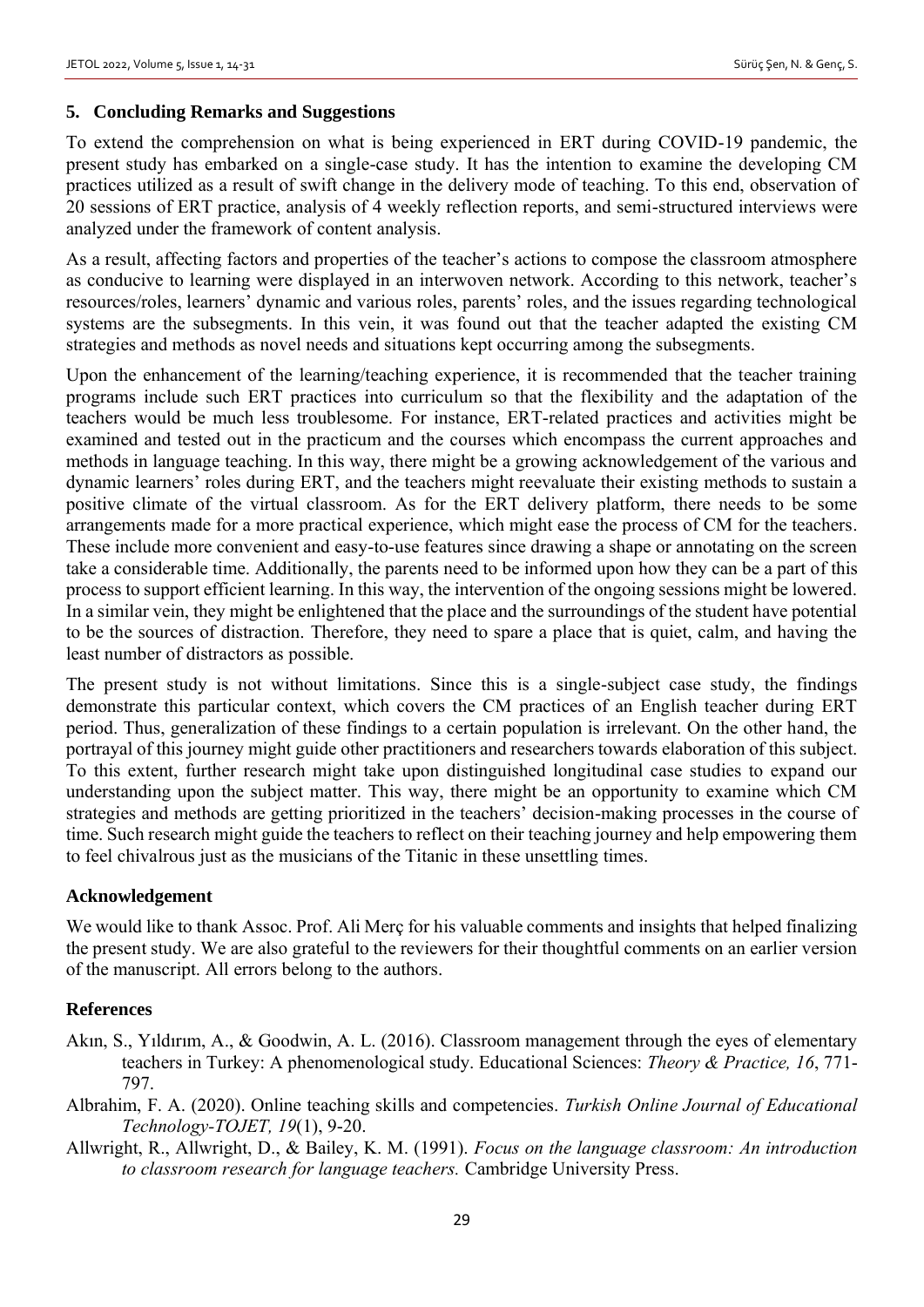- Atici, M. (2007). A small-scale study on student teachers' perceptions of classroom management and methods for dealing with misbehaviour. *Emotional and Behavioural Difficulties, 12*(1), 15-27.
- Atmojo, A. E. P., & Nugroho, A. (2020). EFL classes must go online! Teaching activities and challenges during COVID-19 pandemic in Indonesia. *Register Journal, 13*(1), 49-76.
- Aydın, B. & Bahçe, A. (2001, May). *Cases from STs.* Paper presented at the International ELT Conference-2001 on "Searching for Quality in ELT". Eastern Mediterranean University, Gazimagusa.
- Bailie, J. L. (2011). Effective online instructional competencies as perceived by online university faculty and students: A sequel study. *Journal of Online Learning and Teaching, 7*(1), 82- 89.
- Bawane, J., & Spector, J. M. (2009). Prioritization of online instructor roles: Implications for competencybased teacher education programs. *Distance Education, 30*(3), 383-397.
- Borg, S. (2006). The distinctive characteristics of foreign language teachers. *Language Teaching Research, 10*(1), 3-31. [https://doi.org/10.1191/1362168806lr182oa.](https://doi.org/10.1191/1362168806lr182oa)
- Bosh, K. A. (2006). Planning classroom management.
- Brophy, J. (1996). *Teaching problem students*. New York, NY: The Guilford Press.
- Buchanan, H., & Timmis, I. (2019). Classroom management: Art, craft or science?. In *The Routledge Handbook of English Language Teacher Education* (pp. 319-334). Routledge.
- Colvin, G., Flannery, K. B., Sugai, G., & Monegan, J. (2009). Using observational data to provide performance feedback to teachers: A high school case study. *Preventing School Failure, 53*(2), 95– 104.
- Copland, F., Garton, S., & Burns, A. (2014). Challenges in teaching English to young learners: Global perspectives and local realities. *Tesol Quarterly, 48*(4), 738-762.
- Craddock, J., & Gunzelman, R. (2013). Creating WOW: Characteristics of successful online instruction and facilitation. The Journal of the Virtual Classroom, 26.
- Doyle, W. (1986). Classroom organization and management. In M. C. Wittrock,
- Eickelmann, B., and J. Gerick. 2020. "Lernen Mit Digitalen Medien: Zielsetzungen in Zeiten Von Corona Und Unter Besonderer Berücksichtigung Von Sozialen Ungleichheiten [Learning with Digital Media: Objectives in Times of Corona and under Special Consideration of Social Inequities]." *Die Deutsche Schule 16:* 153–162. doi:10.31244/9783830992318.09.
- Emmer, E. T., & Stough, L. M. (2001). Classroom management: A critical part of educational psychology, with implications for teacher education. Educational Psychologist, 36(2), 103-112. [https://doi.org/10.1207/S15326985EP3602\\_5.](https://doi.org/10.1207/S15326985EP3602_5)
- Erdem-Aydin, İ. (2021). Investigation of higher education instructors' perspectives towards emergency remote teaching. *Educational Media International,* 1-21.
- Evertson, C.M. & Weinstein, C.S. (2006) Classroom Management as a Field of Inquiry, in C.M. Evertson & C.S. Weinstein (Eds) *Handbook of Classroom Management: research, practice, and competence issues*, pp. 3-15. Mahwah, NJ: Lawrence Erlbaum.
- Garwood, J. H., Harris, A. H., & Tomick, J. K. (2017). Starting at the beginning: An intuitive choice for classroom management. *Teacher Education and Practice, 30,* 77–97.
- Gower, R., Phillips, D., and Walters, S. (2008). *Teaching Practice: A handbook for teachers in training.* Oxford: Palgrave Macmillan.
- Gursoy, E., & Korkmaz, Ş. Ç. (2012). Teaching young learners: The role of theory on practice. *ELT Research Journal, 1*(1), 109-119.
- Hodges, C., Moore, S., Lockee, B., Trust, T., & Bond, A. (2020). The difference between emergency remote teaching and online learning. *EDUCAUSE Review.* https://er.educause. edu/articles/2020/3/thedifference-between-emergency-remote-teachingand-online- learning.
- Hopkins, D. (2008). *A teacher's guide to classroom research.* McGraw-Hill.
- Huber, S. G., & Helm, C. (2020). COVID-19 and schooling: evaluation, assessment and accountability in times of crises—reacting quickly to explore key issues for policy, practice and research with the school barometer. *Educational Assessment, Evaluation and Accountability, 32*(2), 237-270.